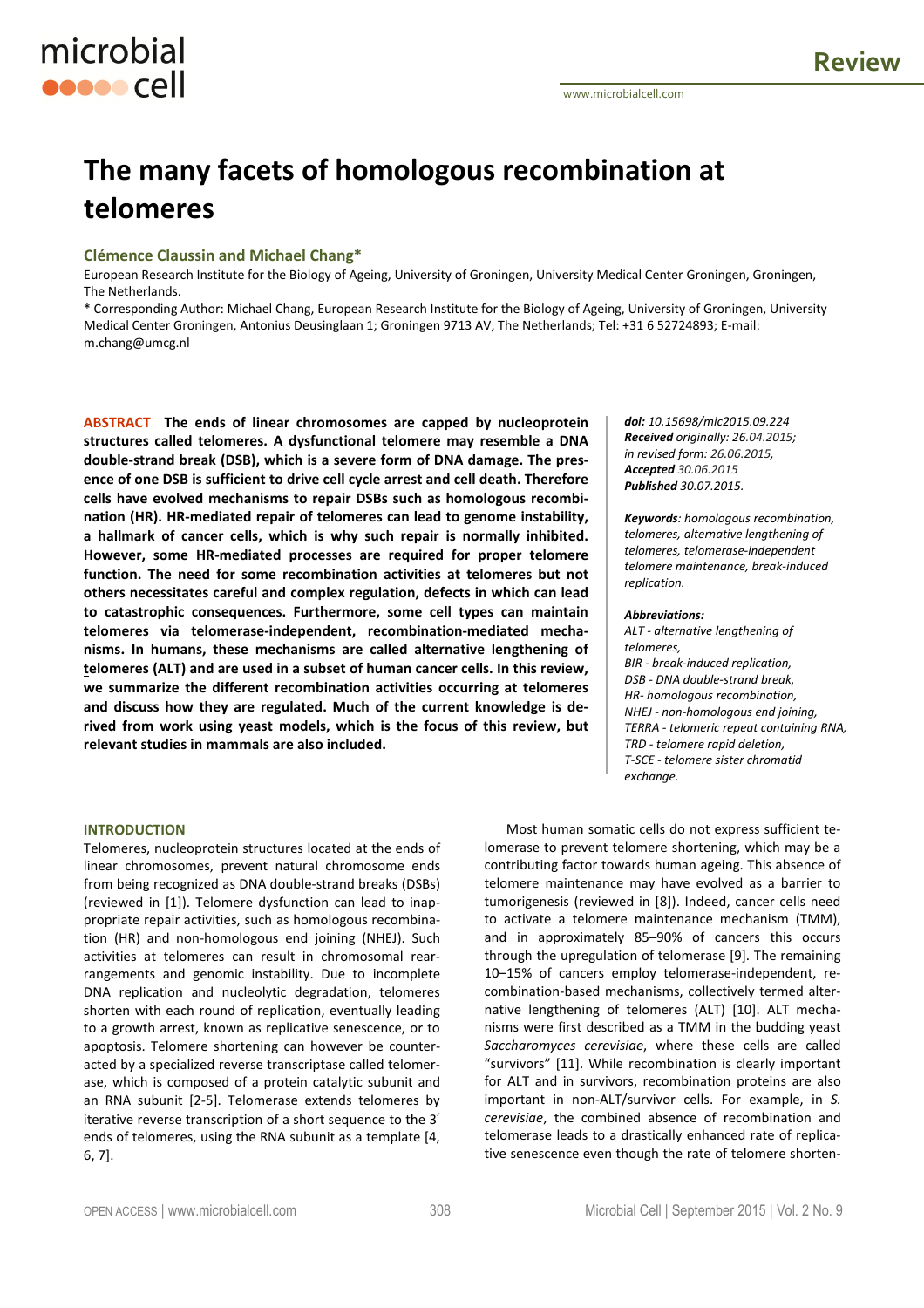ing is apparently unchanged [11, 12], although rare telomere loss events may be occurring. Furthermore, recombination proteins are important to resolve recombination intermediates at telomeres in pre-senescent cells [13], and can be detected at telomeres well before the appearance of survivors [14].

In this review, we will discuss how recombination is regulated at telomeres in telomerase-positive cells, telomerase-negative senescing cells, and telomerasenegative cells using recombination-mediated TMMs. Our focus will be on the significant advances made using different yeast models, but when appropriate, we will discuss relevant studies in mammalian systems.

# **SUPPRESSION OF HOMOLOGOUS RECOMBINATION AT TELOMERES**

HR can be defined as the exchange of DNA sequences between two homologous DNA molecules and can be used to repair DNA damage, in particular DSBs. Although there are multiple variations regarding how HR can be used to repair a DSB, all of these models initiate with the resection of the 5′ ends of the break to yield 3′ single-stranded tails, of which one, or both, can invade homologous doublestranded DNA and prime DNA synthesis, templated by the donor double-stranded DNA (reviewed in [15]). These recombination intermediates are then processed by either helicases or resolvases, or both, to yield the final repaired product (Figure 1A). Ideally, both ends of a DSB remain in close proximity, but if this cannot be realized, a single end of a DSB can be repaired by an HR-mediated pathway termed break-induced replication (BIR). One-ended DSBs can also occur after the collapse of a replication fork. In BIR, the one-ended DSB invades a homologous sequence and replicates to the end of the invaded chromosome (Figure 1B). Since a BIR event could potentially result in extensive loss-of-heterozygosity, the BIR pathway is suppressed if both ends of a DSB are present [16]. Although a telomere resembles a resected one-ended DSB, there is no evidence that BIR is constitutively active in non-ALT/survivor cells, suggesting that BIR must also be suppressed at functional telomeres. This suppression may stem from a need to prevent telomeres from recombining with chromosomeinternal telomeric sequences, as such events would lead to chromosomal rearrangements, and potentially to gene duplications (Figure 2A). Alternatively, the suppression of BIR may function to prevent inappropriate ALT/survivorlike telomere lengthening.

It is difficult to accurately measure telomere recombination events, due in part to the uniformity of telomeric repeats. Such events, however, can be detected in *S. cerevisiae*. This is possible because *S. cerevisiae* telomeres consist of imperfect, degenerate repeats [17, 18], which is caused by telomerase only using a portion of the RNA template in each extension cycle, and because the RNA template and telomeric DNA can align in different registers [19]. Sequencing multiple copies of the same telomere derived from a clonal population of cells reveals a centromere-proximal region of stable sequence and a distal region with differing degenerate repeats [18, 20]. This degenerate distal region is largely abolished in the absence of telomerase [20], but rare sequence divergence events can be detected [21]. Presumably, such events are occurring in the presence of telomerase as well, but it is possible that telomerase can influence recombination activity. These telomerase-independent events are thought to be due to unequal sister chromatid exchange or intertelomeric recombination, and occur at a frequency of less than 0.3% per telomere per generation [21]. We have recently conducted more careful measurements indicating that the frequency of these events may even be substantially lower than 0.3% (C. Claussin and M. Chang, unpublished data), suggesting that while recombination proteins are important during senescence, as mentioned above, their activity does not result in unequal sister chromatid exchange and intertelomeric recombination events, as measured in this assay. Thus these events are normally tightly repressed until the emergence of survivors, when such events can readily be detected [22].

The mechanism by which recombination of telomeric repeats is suppressed in *S. cerevisiae* is not entirely clear. Proteins that are present at a telomere but not at a DSB make obvious candidates to mediate the suppression (Figure 3A). The double-stranded portion of the telomere is bound by Rap1 [23], which recruits the additional factors Rif1 and Rif2 [24, 25], as well as the silent chromatin proteins, Sir3 and Sir4 [26]. The CST complex (consisting of Cdc13, Stn1 and Ten1) binds to the 3′ overhang [27-31].

Using the telomere sequencing approach described above, one study reported that the deletion of *RIF1* may increase telomeric recombination events, particularly at telomeres less than 120 bp in length [21], but a subsequent study failed to confirm this finding [22]. Neither study found any role of Rif2 in suppressing recombination. A separate genetic assay designed to detect telomeric recombination events also found no role of Rif1, Rif2, or the Sir proteins in these events [32]. In contrast, *cdc13-1* and *stn1-13* mutant strains exhibit elevated levels of telomeric recombination [30, 32, 33]. The Ku heterodimer (consisting of Yku70 and Yku80) has also been shown to inhibit recombination at telomeres [32, 34]. Ku functions at both DSBs and telomeres to inhibit 5′–3′ end resection, and accordingly, cells lacking Ku have increased 3′ telomeric overhangs [34-37]. The *cdc13-1* and *stn1-13* mutations also result in extensive telomere resection and long 3′ overhangs [29, 33]. Since end resection is the first step in the processing of a DSB for subsequent recombination, these findings suggest that the CST and Ku complexes suppress telomeric recombination by inhibiting end resection at telomeres. As *cdc13-1 yku*∆ double mutants exhibit synthetic growth defects [34, 38] and senesce after ~25 generations [32], it is likely that Cdc13 and the Ku complex function in separate pathways to inhibit resection. Consistent with this idea, Ku is more important for inhibiting resection in G1 and CST is more important in the S/G2 phases of the cell cycle [39].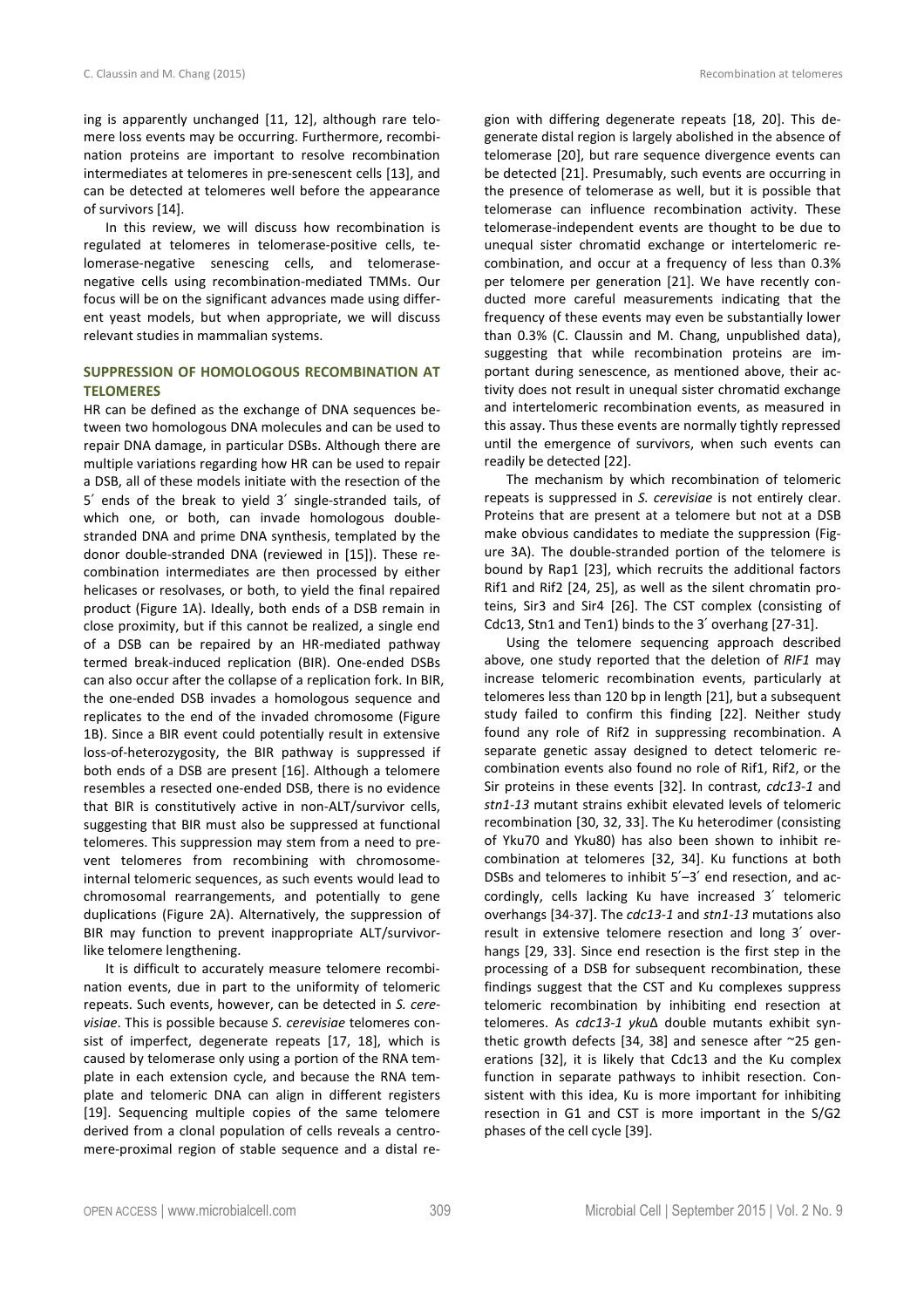

**FIGURE 1: Models for homology-dependent DSB repair. (A)** HR-mediated repair of a DSB is initiated by 5′ to 3′ resection of the DNA ends by the MRX complex and Sae2, and this resection is inhibited by the Ku complex. More extensive resection is then carried out by either Exo1 or the combined activities of the Sgs1-Top3-Rmi1 complex and Dna2. The resulting single-stranded DNA recruits the ssDNA-binding protein RPA. Rad52 mediates the loading of Rad51 onto RPA-coated ssDNA to form Rad51 nucleoprotein filaments capable of performing strand invasion. Repair can then proceed via the classical double-strand break repair model or the synthesis-dependent strand annealing model. **(B)** One-ended breaks can be repaired by BIR, which can be Rad51-dependent (as shown here) or Rad51-independent. In BIR, strand invasion leads to the formation of a D-loop that migrates along the chromosome as the invading 3′ overhang is extended. The complementary strand is synthesized by conservative replication. For simplicity, not all proteins involved in DSB repair are shown.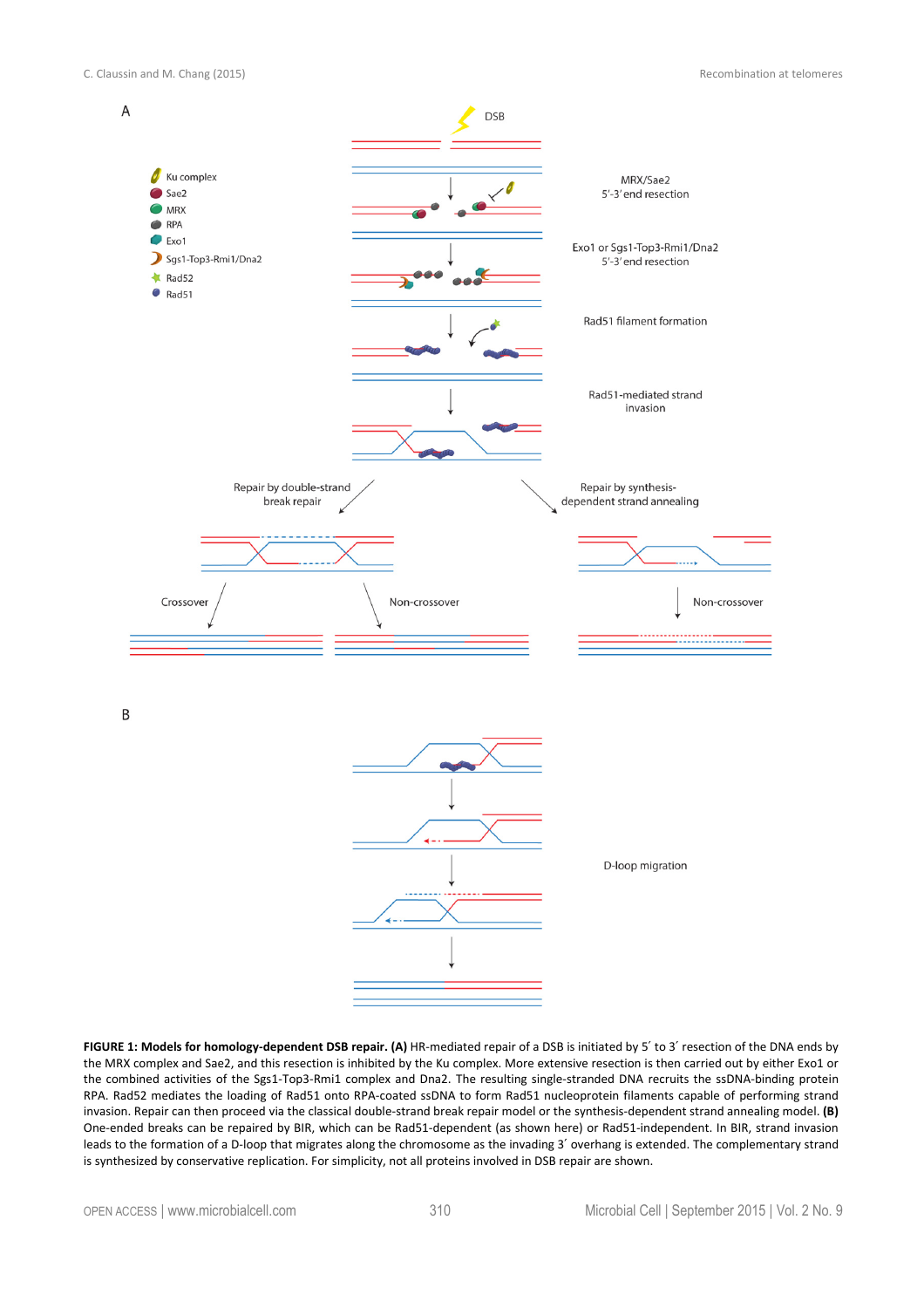While excessive telomeric resection is detrimental, some resection is needed to generate a 3′ overhang (Figure 2B), which is needed for proper telomere capping. The 3′ overhang is also the substrate for telomerase activity [40]. In *S. cerevisiae*, end resection is initiated by the conserved MRX/N complex (Mre11, Rad50, and Xrs2 in *S. cerevisiae*, Nbs1 in other organisms), which together with Sae2 (CtIP in other organisms) can perform limited end resection [41, 42]. Following this initial step, more extensive resection is carried out by the 5′–3′ exonuclease, Exo1, or the combined activities of the Sgs1-Top3-Rmi1 complex and Dna2 [41, 42] (Figure 1A). The Ku and CST complexes inhibit this more extensive resection. Rap1 and its associated protein Rif2 are also important for limiting MRX-mediated telomeric resection [37].

Similar to *S. cerevisiae*, telomeric recombination can be induced by perturbing telomere capping proteins in *Kluyveromyces lactis*. A mutation in the gene encoding *K. lactis* Stn1 (*stn1-M1*) causes survivor-like recombinationmediated telomere elongation, even in the presence of



**FIGURE 2: Recombination activities mediate a variety of telomere processes. (A)** Strand invasion of a telomere into interstitial telomere sequence (green) located on the same (not shown) or different chromosome can lead to genome rearrangement. Depicted here, a segment of the invaded chromosome (black) is duplicated. **(B)** Replication of a telomere leads to two sister telomeres. The one synthesized by the lagging strand replication machinery will have an RNA primer (purple zigzag line) at its 5' terminus, while the other will have a blunt end (circled in green). Removal of the RNA primer on the former will lead to the regeneration of a 3′ overhang while the latter must be 5′ end resected. **(C)** A model for a T-SCE event. The blue and red lines depict sister telomeres. **(D)** A t-loop forms via the strand invasion of the telomeric 3′ single-stranded overhang into double-stranded telomeric DNA of the same telomere. Excision of a t-loop yields a truncated telomere. Rolling circle DNA replication can be used to extend a telomere in a t-loop configuration, or a telomere (red) that has strand invaded a DNA circle containing telomeric repeats. Dashed lines indicate newly synthesize DNA.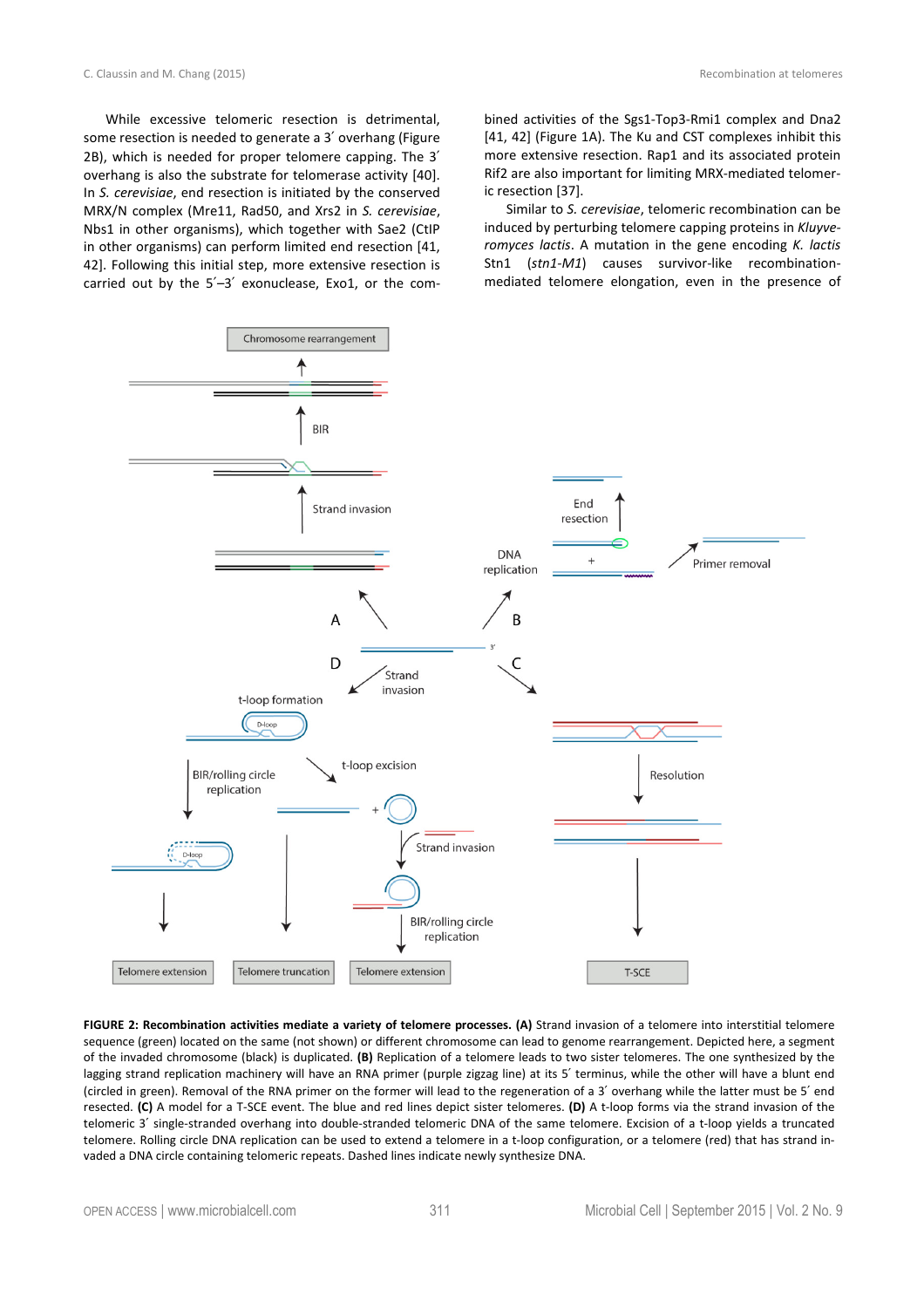functional telomerase [43]. Furthermore, telomerasenegative *K. lactis* mutants containing mutant repeats that disrupt Rap1 binding develop even longer telomeres than if they would have wild-type repeats, suggesting that Rap1 also plays a role in repressing recombination [44].

In addition to recombination of the telomeric tracts, the Ku complex also suppresses subtelomeric recombination in both *S. cerevisiae* [45] and *Schizosaccharomyces pombe* [46], although it is unclear how similar the mechanisms governing telomeric and subtelomeric recombination are. *S. pombe* cells lacking Taz1 (ortholog of mammalian shelterin components, TRF1 and TRF2; see below), which binds to the double-stranded portion of fission yeast telomeres, also exhibit elevated levels of subtelomeric recombination, which is thought to be a response to increased replication fork stalling [47].

In mammals, telomeric recombination, as measured by telomere sister chromatid exchange events (T-SCEs; Figure 2C), is inhibited by the combined action of POT1, TRF2, RAP1, and KU. Like Cdc13, POT1 binds to single-stranded telomeric DNA. Unlike yeast Rap1, human RAP1 has relatively weak DNA binding activity [48] and is instead recruited to telomeres by TRF2, which binds to double-stranded telomeric DNA. POT1, TRF2, and RAP1, along with TRF1, TIN2, and TPP1, form a six-membered telomere-capping complex called shelterin (Figure 3B; mouse shelterin has two POT1 orthologs (POT1a and POT1b) due to a recent duplication within the rodent lineage; reviewed in [1]). Although loss of TRF2 or KU alone, or loss of both POT1a and POT1b together, exhibit only basal levels of T-SCEs (~1.5–3% of telomeres) in mouse embryonic fibroblasts (MEFs), T-SCEs are seen at approximately 10–15% of telomeres in MEFs lacking both TRF2 and KU, or in triple

knockouts lacking POT1a, POT1b, and KU [49, 50]. The role of TRF2 in suppressing T-SCEs may be mediated by its recruitment of RAP1, as KU-deficient MEFs expressing an allele of TRF2 that cannot bind to RAP1 also exhibit elevated T-SCE levels [51].

# **SOME RECOMBINATIONAL ACTIVITIES AT TELOMERES ARE BENEFICIAL**

Although full activation of HR pathways must be prevented at telomeres, some recombination processes appear to be required for proper telomere function. In mammals, the 3′ telomeric overhang can be further protected within a tloop configuration (Figure 2D and Figure 3). A t-loop is a lariat structure formed by the invasion of the 3′ overhang into the double-stranded portion of the same telomere. TRF2 is required for the formation and/or maintenance of t-loops [52, 53]. HR factors may be needed for the strand invasion step, as RAD51 and its paralog XRCC3, along with RAD52, can be detected at telomeres after replication, and these proteins are required for the generation of telomeric D-loops in an *in vitro* assay [54]. However, recent biochemical studies indicate that TRF2 actually inhibits RAD51 mediated D-loop formation [55], and it also recruits the helicase RTEL1 to promote t-loop unwinding in S phase [56], indicating that TRF2 is both a positive and a negative regulator of t-loops. It has been proposed that the t-loop is important for disguising the chromosome ends, preventing the activation of the ATM checkpoint kinase and NHEJ [57], although it is possible that TRF2 directly inhibits ATM independently of t-loop formation [58]. However, a t-loop also resembles an HR intermediate, which could lead to the formation of a Holliday junction, and thus has the potential to be excised through the action of resolvases, resulting in



**FIGURE 3: (A)** Schematic of an *S. cerevisiae* telomere with associated proteins. **(B)** Schematic of shelterin-bound mammalian telomeres shown in a t-loop configuration.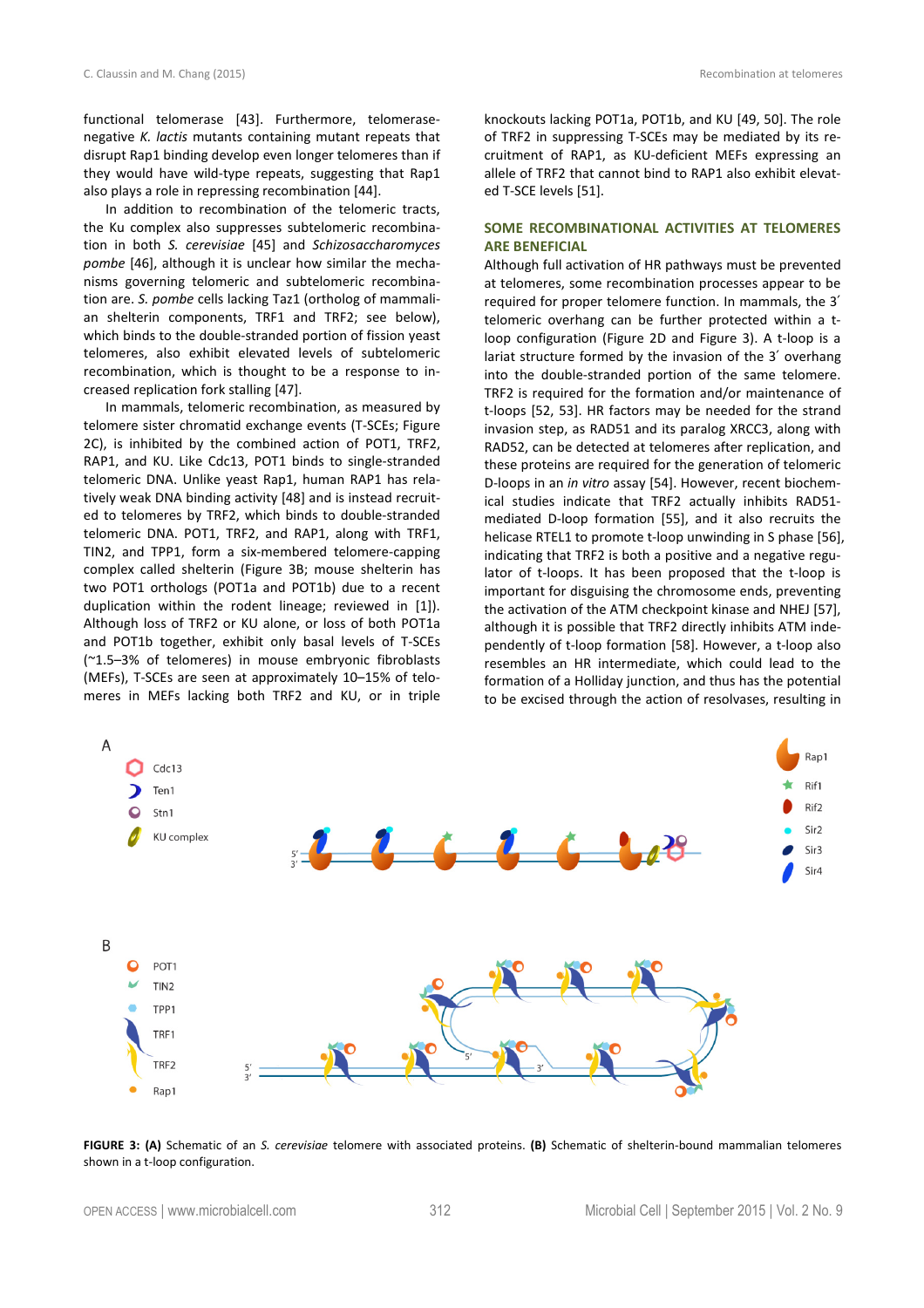rapid telomere shortening (Figure 2D). Such excisions can occur in TRF2 mutants lacking its N-terminal basic domain (TRF2∆B) through a process that requires XRCC3 [59]. XRCC3 and RAD51C, both of whom are RAD51 paralogs, form a complex that is associated with Holliday junction resolvase activity *in vitro* [60]. Furthermore, the N-terminal basic domain was recently found to inhibit GEN1 and MUS81, two endonucleases with resolvase activity [61]. Thus, TRF2 is important for both the formation of t-loops and for pre-

venting their excision from telomeres. Unlike mammalian t-loops, yeast t-loops have been difficult to observe by electron microscopy because yeast telomeres are short, and long telomere restriction fragments, which can be separated from short genomic restriction fragments, are required for the visualization of native telomeric DNA. However, t-loops have been observed in *K. lactis* strains with elongated telomeres [62], and extrachromosomal DNA circles containing telomeric repeats, hypothesized to be excised t-loops, can be found in certain cell types, such as *S. cerevisiae* survivors [63, 64].

While t-loop excision is normally repressed, overelongated telomeres are specifically targeted for shortening by a mechanism called telomere rapid deletion (TRD), which is thought to occur through the excision of t-loops [65]. TRD, also referred to as telomere trimming [66], was first seen in *S. cerevisiae*, where it was demonstrated that an over-elongated telomere can be shortened to wild-type length via a t-loop-excising intrachromosomal recombination event [67, 68]. TRD has been observed in *K. lactis* [69], *Arabidopsis thalania* [70], and human cells [66, 71]. Whether over-elongated telomeres are actively targeted for shortening by TRD is unclear, and the mechanism by which short or wild-type length telomeres, but not overelongated telomeres, are protected from TRD has yet to be elucidated.

Proteins involved in HR are also required for proper replication of telomeres. Recombination processes are important for dealing with stalled or collapsed replication forks (reviewed in [72]), and telomere sequences are

known to cause problems for the replication machinery in *S. cerevisiae* [73], *S. pombe* [74], and mammals [75]. Mouse cells lacking BRCA2, RAD51, RAD51C, RAD51D, and RAD54 have short telomeres and show signs of telomere fragility [76-78].

One reason that telomeres are difficult to replicate may be due to the transcription of telomeres, which produces long non-coding RNA called TERRA (telomeric repeat containing RNA). Co-transcriptionally-formed RNA-DNA hybrids (also referred to as R-loops) or the RNA polymerase II machinery itself can hinder DNA replication fork progression, which can lead to transcription-associated recombination (reviewed in [79]). In *S. cerevisiae*, increasing the rate of telomere transcription induces Exo1-mediated telomere resection, which promotes telomeric recombination [80]. Likewise, TERRA RNA-DNA hybrids, which can be resolved by RNase H and the THO complex (named after one of its subunits, Tho2), can also induce recombination. Mutating either RNase H or the THO complex increases the abundance of RNA-DNA hybrids at telomeres, leading to an increase in telomeric recombination [81-83]. Thus, both the process of transcribing telomeres and TERRA R-loops can independently lead to telomeric recombination, which may be needed to preserve telomere integrity, especially in the absence of telomerase [80].

# **TELOMERE MAINTENANCE VIA RECOMBINATION**

In the absence of telomerase, telomeres shorten until they activate the DNA damage checkpoint, which in turn stops further cell proliferation. However, some cells can overcome this barrier by using recombination-mediated mechanisms to elongate their telomeres. Such cells were first discovered in *S. cerevisiae*, where they are called survivors [11]. There are two main types of survivors: type I survivors exhibit amplification of Y′ subtelomeric elements, while type II survivors exhibit amplification of the terminal telomeric repeats (Figure 4) [11, 84]. Both types require Rad52, needed for almost all recombination in *S. cerevisiae*, and Pol32, a non-essential subunit of DNA polymerase δ that is



**FIGURE 4:** Schematic of *S. cerevisiae* telomeres in wild-type telomerase-positive cells (top), type I survivors (middle), and type II survivors (bottom). All wild-type telomeres contain an X element, and approximately half to two-thirds also contain one to four Y′ elements. In type I survivors, Y′ elements are amplified, even in telomeres that did not originally have a Y′ element. The terminal telomeric repeats are amplified in type II survivors.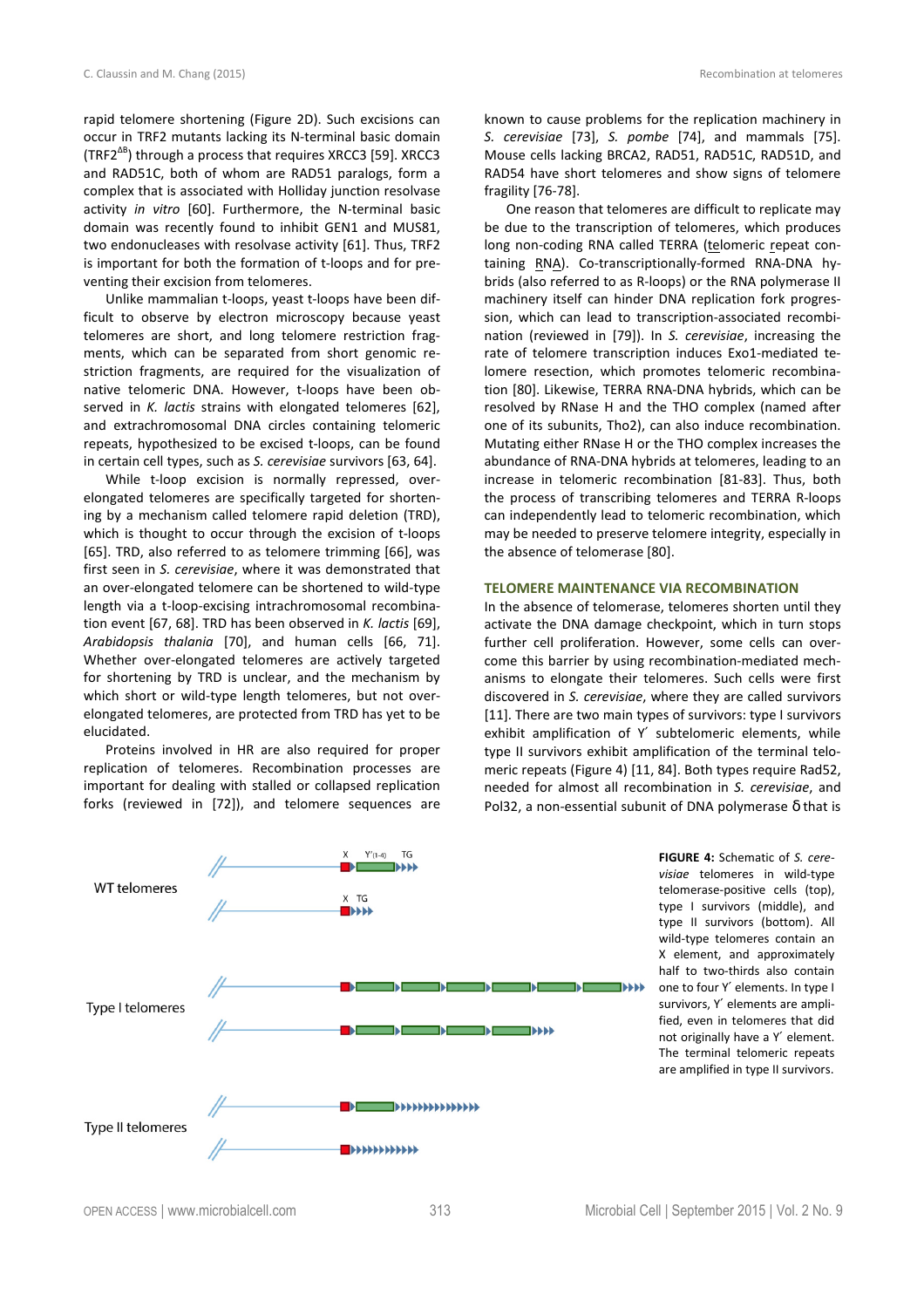required for BIR [11, 85]. The importance of Pol32 indicates that, in the absence of telomerase, BIR-mediated mechanisms can maintain telomeres, and that the suppression of BIR at telomeres must be alleviated in survivors. Deletion of *PIF1* also greatly impairs the formation of both types of survivors [86, 87], which is likely attributable to the role of Pif1 in BIR [88]. BIR can take place in a Rad51-dependent manner, or in a Rad51-independent manner that requires the MRX complex and Rad59 [89, 90]. In addition to Rad52 and Pol32, type I survivors require Rad51, Rad54, and Rad57, whereas type II survivors require the MRX complex and Rad59 instead [12, 91]. This strongly suggests that telomere maintenance in type I survivors involve Rad51 dependent BIR while Rad51-independent BIR is important for type II survivors.

Sgs1 and Exo1 are also important for type II survivor formation [92-95]. Sgs1 and Exo1 are needed for processive resection of DNA ends [41, 42], suggesting that end resection might promote type II survivor formation by helping to generate a 3′ overhang to initiate BIR. Consistent with this idea, an *sgs1-D664∆* mutation, which is still competent in recombination repair but defective in resection [96, 97], also prevents type II survivor formation [98]. Interestingly, extensive resection by Sgs1 and Exo1 inhibits Rad51-dependent BIR [99, 100]. Thus, deletion of *SGS1* or *EXO1* may both promote the Rad51-dependent type I pathway and disrupt the Rad51-independent type II pathway. Similarly, deletion of *FUN30*, which encodes a chromatin remodeler that promotes end resection, partially hinders the formation of type II survivors [101].

A number of additional proteins have been implicated in the generation of type II survivors. These include the DNA damage checkpoint kinases Mec1 and Tel1 [102], the B-type cyclin Clb2 [103], Def2, an RNA polymerase II degradation factor, [104], Mdt4/Pin4, a protein that interacts with the checkpoint kinase Rad53 [105], and Sua5, a protein required for an essential tRNA modification [106]. A recent screen identified a further 22 genes important for type II survivor formation, including genes encoding for members of the KEOPS complex, the Rad6 DNA repair pathway, and proteins involved in nonsense-mediated decay [87]. The same screen also identified that the INO80 chromatin remodeling complex affects the emergence of type I survivors [87]. Exactly how these genes affect survivor formation is unclear.

Telomere length just before the emergence of survivors has also been shown to affect the ratio of type I to type II survivors formed, with long telomeres favoring type II survivors [22]. Deletion of *RIF1* and *RIF2* strongly biases toward type II survivor formation [107], which is likely due to telomerase-negative *rif* mutants senescing with longer telomeres than telomerase-negative *RIF* strains [22]. However, it is also possible that the Rif proteins limit type II survivor formation by inhibiting end resection [37].

Type I survivors typically arise more frequently but grow very poorly, whereas the growth of type II survivors is comparable to telomerase-positive cells [11, 84]. Rad51 dependent BIR is more efficient than Rad51-independent BIR [16, 89], which may explain the higher frequency of type I survivors. The poor growth of type I survivors may be due to the maintenance of very short telomeres in these cells. Like senescent cells, type I survivors are arrested at the G2/M boundary with telomeres moving back and forth between the mother and the bud [108], indicating that the telomeres of type I survivors do not return to a properly capped state. In contrast, the long, heterogeneously sized telomeres of type II survivors behave in this respect like telomeres in telomerase-positive cells [108].

In type I survivors, all telomeres are extended through the amplification of subtelomeric Y′ elements, even telomeres that did not originally have Y′ elements [11]. The movement of Y′ sequences among chromosome ends can be explained as a BIR event initiated by an uncapped telomere that invades  $TG_{1-3}$  repeats that are found between some tandem Y′ elements, or between some X and Y′ elements (Figure 4) [109]. While the formation of type I survivors is Rad51-dependent, efficient movement of Y′ elements in the senescing phase before the emergence of survivors is facilitated more so by Rad59 than Rad51 [110], which is surprising given that Rad59 is not required for type I survivor formation. The Y′ element encodes a poorly characterized helicase that is strongly induced in type I survivors and this helicase may be important for the viability of type I survivors [111]. Thus, amplification of the Y′ elements may facilitate this process, but it is also possible that Y′ amplification is only needed to provide homologous sequences at every telomere to allow for more efficient BIR. It is also unclear how the short terminal  $TG_{1-3}$  sequences are maintained.

Type II survivors are thought to elongate telomeres through a 'roll-and-spread' mechanism, involving both rolling circle synthesis and intertelomeric BIR events [112]. Support for such a model is largely based on studies from *K. lactis*, where all survivors are type II due to a lack of subtelomeric blocks of telomeric repeats to allow for a type Ilike pathway [113]. *K. lactis* survivors derived from cells with two kinds of telomere repeats (i.e. repeats that are either wild type or mutant in sequence) usually contain repeating patterns in the lengthened telomeres, most likely arising from small circles containing telomere DNA being used as templates for rolling circle replication [114]. Furthermore, transformation of a DNA circle containing mutant telomere repeats into a *K. lactis* telomerase-negative strain results in the incorporation of long tandem arrays of the mutant repeats at telomeres [114]. These observations led to a model whereby a circle containing telomeric DNA (i.e. a t-circle) is produced by a recombination event, possibly through the excision of a t-loop [62]. An uncapped telomere can then initiate BIR-mediated rolling circle DNA synthesis using the t-circle as a template (Figure 2D). In addition to being observed in *K. lactis* [115], t-circles are also found in *S. cerevisiae* survivors [63, 64] and human ALT cells [59, 116].

*S. pombe* can also form telomerase-negative survivors either by circularizing their three chromosomes (in a process that involves either NHEJ or the single-strand anneal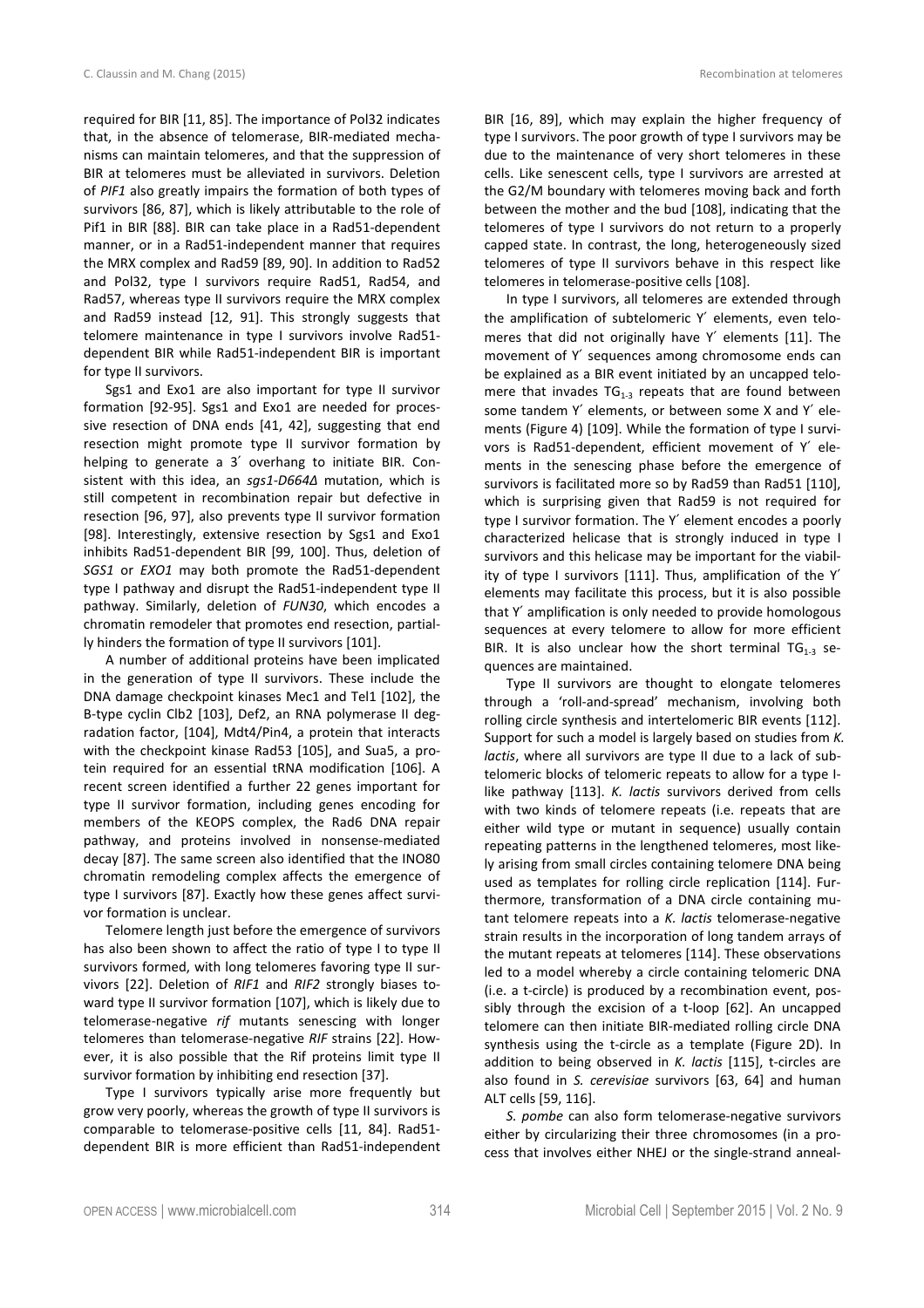ing recombination pathway; reviewed in [117]) or, much less frequently, by maintenance of linear chromosomes through telomere recombination [118]. Deletion of *taz1<sup>+</sup>* greatly increases survival with linear chromosomes, which allows easier examination of this pathway, and suggests that Taz1 inhibits recombination at telomeres [118]. Rad22 (*S. pombe* Rad52), Tel1, and the MRN complex are required for telomere maintenance in telomerase-negative *taz1*∆ "linear" survivors, suggesting that these cells are similar to *S. cerevisiae* type II survivors [119].

Although Rad52 is a critical protein in the formation of survivors, rare Rad52-independent survivors can arise at a very low frequency in *K. lactis* [113], and in *S. cerevisiae* with long telomeres [120, 121]. Like type II survivors, these Rad52-independent survivors rely on the amplification of the telomeric repeats. Long telomeres are preferentially elongated in emerging type II survivors [22], so longer telomeres may provide better substrates for recombination, allowing for recombination to happen even in the absence of Rad52. Consistent with this idea, single-strand annealing becomes Rad52-independent when homologous regions are several kilobases long [122], indicating that larger regions of homology can compensate for the lack of Rad52. Another class of Rad52-independent survivors can also occur in cells lacking Exo1 or Sgs1, and thus defective in end-resection [123, 124]. These survivors have lost telomeric and subtelomeric sequences, but survive by forming large palindromes at chromosome ends.

# **RECOMBINATION-MEDIATED TELOMERE MAINTE-NANCE IN HUMAN CELLS**

Although a type I-like ALT cell line has been reported [125, 126], most human ALT cancer cells are thought to maintain their telomeres using recombination-mediated mechanisms that resemble what occurs in yeast type II survivors. Much like type II survivors, ALT cells often have long, heterogeneous-sized telomeres [10, 127], abundant extrachromosomal DNA circles containing telomeric repeats [59, 116, 128], and a requirement for the MRN complex and the Sgs1-homolog, BLM, for telomere maintenance [129-131]. WRN, another Sgs1 homolog, is required for telomere maintenance in some, but not all, ALT cell lines, suggesting the existence of different ALT mechanisms [132]. Many ALT cells also possess special promyelocytic leukemia (PML) bodies, termed ALT-associated PML bodies [133] that contain telomeric DNA, shelterin proteins, and DNA damage response and HR factors, including RAD51, RAD52, BLM, WRN, and the MRN complex (reviewed in [134] and [135]). Furthermore, ALT cells exhibit an elevated frequency of T-SCEs [136, 137].

Interestingly, although several shelterin components have been shown to inhibit telomeric recombination in telomerase-positive mammalian cells (discussed above), the abundance of all six shelterin proteins were unchanged in 22 different ALT cell lines, and exome sequencing failed to detect mutations in any of the genes encoding shelterin proteins [138]. The same study found the loss of chromatin-remodeler ATRX in 19 of the 22 cell lines. However, downregulation of ATRX is not sufficient to activate ALT, suggesting that loss of ATRX may only be one step in the process [138]. A recent study has found that ATRX represses telomere-bound TERRA in G2/M [139]. TERRA, in turn, inhibits hnRNPA1-mediated removal of RPA from telomeres in early S phase, but this inhibition is alleviated in late S phase when TERRA declines at telomeres [140]. Thus, ATRX deficiency leads to persistent association of TERRA, and consequently RPA, with telomeres, creating a recombinogenic structure that favors ALT [139]. Consistent with this model, TERRA levels are upregulated in ALT cells [138, 141]. Increased TERRA transcription in *S. cerevisiae* is also thought to promote survivor formation [80], and RNA-DNA hybrids have also been demonstrated to promote the emergence of type II survivors [83].

Another recent study has found that co-depletion of the histone chaperone paralogs ASF1a and ASF1b induces most of the characteristics of ALT cells, including formation of ALT-associated promyelocytic leukemia bodies, presence of extrachromosomal telomeric DNA, increased T-SCEs, and greater telomere length heterogeneity [142]. One commonality of ATRX and ASF1 is that they both act on the histone variant H3.3. ATRX, together with DAXX, act together to deposit H3.3 at specific heterochromatic loci, such as telomeres, in a replication-independent manner [143-147]. Loss of ATRX or DAXX would impair H3.3 loading at telomeres, and mutations in the genes encoding ATRX, DAXX, and H3.3 are associated with ALT cancers [138, 148- 150]. ASF1, originally identified in *S. cerevisiae* [151], is a histone chaperone involved in both the replication-coupled and replication-independent incorporation of H3.1-H4 and H3.3-H4 histone dimers into nucleosomes [152, 153]. It remains to be seen if and how ATRX and ASF1 act together to regulate recombination at telomeres.

## **TELOMERE LENGTH AND RECOMBINATION**

Short telomeres are more likely to become dysfunctional and may therefore be more susceptible to HR activities. Indeed, analysis of telomere recombination events in telomerase-negative senescing *S. cerevisiae* cells using the telomere sequencing approach described above has revealed a preference for the recombination of short telomeres [21, 22, 154], and RNA-DNA hybrids formed by TER-RA stimulates recombination at short telomeres [81]. Short telomeres are also preferentially elongated by recombination in established type II survivors [107, 154]. In *K. lactis*, short telomeres increase subtelomeric recombination [155], and in senescing cells with a single long telomere, that long telomere almost always serves as the template for BIR initiated by the other shorter telomeres [156].

In contrast, long telomeres are preferentially extended in emerging type II *S. cerevisiae* survivors [22]. This finding is consistent with previous studies in prokaryotes, yeast, and mammalian cells showing that the efficiency of HR is proportional to the length of the substrate DNA [157-162]. The difference in the length preference may be due to which telomeres are in a recombination-competent state. Increasing telomere length may increase the likelihood of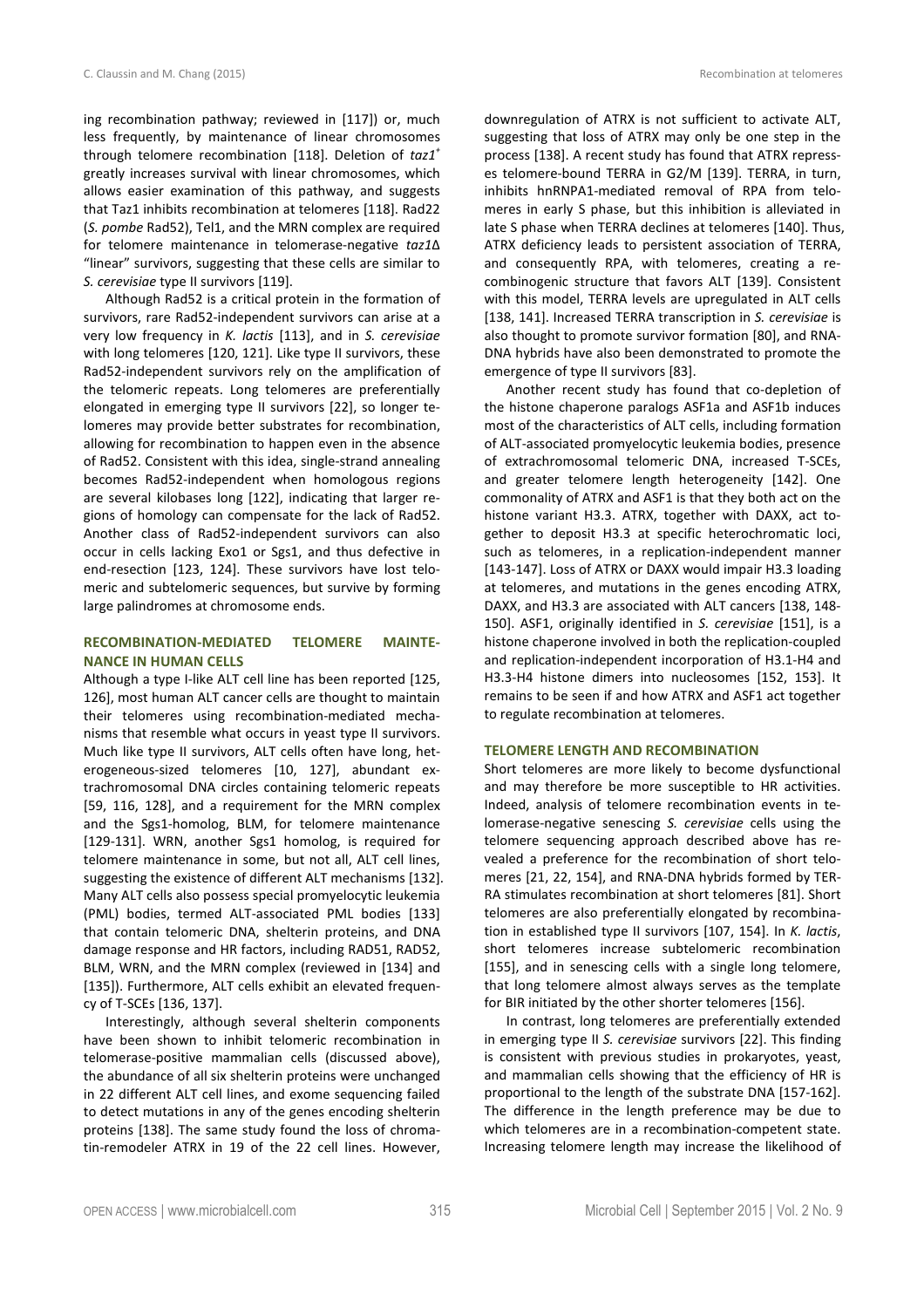recombination, but only if the telomere in question is recombination-competent. In most situations, including in pre-senescent cells and in established survivors, only one or a few short telomeres are in an uncapped state, susceptible to recombination. However, senescent cells primed to become survivors likely have most or all of their telomeres sufficiently eroded and in a recombination-competent state.

## **CONCLUDING REMARKS**

In this review, we have highlighted the many ways in which HR activities are important at telomeres. However, it is likely that there are additional facets of telomeric HR that have not been explored yet, and much work still needs to be done to determine how these activities are regulated. For example, it is still unclear how some HR activities are suppressed at telomeres (e.g. BIR, extensive end-resection, excision of t-loops, etc.) while others are not (e.g. initial end-resection, t-loop formation, TRD of over-elongated telomeres, etc.). Furthermore, how is the suppression of BIR alleviated in survivor/ALT cells? Considering the importance of HR pathways and telomere biology with respect to cancer and ageing, a better understanding of HR activities at telomeres will have broad ramifications for human health.

#### **REFERENCES**

1. Jain D, Cooper JP (**2010**). Telomeric strategies: means to an end. **Annu Rev Genet** 44:243-269.

2. Greider CW, Blackburn EH (**1985**). Identification of a specific telomere terminal transferase activity in Tetrahymena extracts. **Cell** 43(2 Pt 1): 405-413.

3. Greider CW, Blackburn EH (**1987**). The telomere terminal transferase of Tetrahymena is a ribonucleoprotein enzyme with two kinds of primer specificity. **Cell** 51(6): 887-898.

4. Greider CW, Blackburn EH (**1989**). A telomeric sequence in the RNA of Tetrahymena telomerase required for telomere repeat synthesis. **Nature** 337(6205): 331-337.

5. Lingner J, Hughes TR, Shevchenko A, Mann M, Lundblad V, Cech TR (**1997**). Reverse transcriptase motifs in the catalytic subunit of telomerase. **Science** 276(5312): 561-567.

6. Yu GL, Bradley JD, Attardi LD, Blackburn EH (**1990**). In vivo alteration of telomere sequences and senescence caused by mutated Tetrahymena telomerase RNAs. **Nature** 344(6262): 126-132.

7. Singer MS, Gottschling DE (**1994**). TLC1: template RNA component of *Saccharomyces cerevisiae* telomerase. **Science** 266(5184): 404-409.

8. Artandi SE, DePinho RA (**2010**). Telomeres and telomerase in cancer. **Carcinogenesis** 31(1): 9-18.

9. Shay JW, Bacchetti S (**1997**). A survey of telomerase activity in human cancer. **Eur J Cancer** 33(5): 787-791.

10. Bryan TM, Englezou A, Dalla-Pozza L, Dunham MA, Reddel RR (**1997**). Evidence for an alternative mechanism for maintaining telomere length in human tumors and tumor-derived cell lines. **Nat Med** 3(11): 1271-1274.

11. Lundblad V, Blackburn EH (**1993**). An alternative pathway for yeast telomere maintenance rescues est1<sup>-</sup> senescence. **Cell** 73(2): 347-360.

## **ACKNOWLEDGMENTS**

We thank Evert-Jan Uringa and Brian Luke for constructive comments on the manuscript. Work in the Chang lab is supported by a Vidi grant (to MC) from the Netherlands Organization for Scientific Research (NWO).

## **CONFLICT OF INTEREST**

The authors declare that there are no conflicts of interest.

### **COPYRIGHT**

© 2015 Claussin and Chang*.* This is an open-access article released under the terms of the Creative Commons Attribution (CC BY) license, which allows the unrestricted use, distribution, and reproduction in any medium, provided the original author and source are acknowledged.

Please cite this article as: Clémence Claussin and Michael Chang (2015). The many facets of homologous recombination at telomeres. **Microbial Cell** 2(9): 308-321. doi: 10.15698/mic2015.09.224

12. Le S, Moore JK, Haber JE, Greider CW (**1999**). *RAD50* and *RAD51* define two pathways that collaborate to maintain telomeres in the absence of telomerase. **Genetics** 152(1): 143-152.

13. Lee JY, Kozak M, Martin JD, Pennock E, Johnson FB (**2007**). Evidence that a RecQ helicase slows senescence by resolving recombining telomeres. **PLoS Biol** 5(6): e160.

14. Khadaroo B, Teixeira MT, Luciano P, Eckert-Boulet N, Germann SM, Simon MN, Gallina I, Abdallah P, Gilson E, Geli V, Lisby M (**2009**). The DNA damage response at eroded telomeres and tethering to the nuclear pore complex. **Nat Cell Biol** 11(8): 980-987.

15. Symington LS, Rothstein R, Lisby M (**2014**). Mechanisms and Regulation of Mitotic Recombination in Saccharomyces cerevisiae. **Genetics** 198(3): 795-835.

16. Malkova A, Naylor ML, Yamaguchi M, Ira G, Haber JE (**2005**). *RAD51*-dependent break-induced replication differs in kinetics and checkpoint responses from *RAD51*-mediated gene conversion. **Mol Cell Biol** 25(3): 933-944.

17. Shampay J, Szostak JW, Blackburn EH (**1984**). DNA sequences of telomeres maintained in yeast. **Nature** 310(5973): 154-157.

18. Wang SS, Zakian VA (**1990**). Sequencing of *Saccharomyces* telomeres cloned using T4 DNA polymerase reveals two domains. **Mol Cell Biol** 10(8): 4415-4419.

19. Forstemann K, Lingner J (**2001**). Molecular basis for telomere repeat divergence in budding yeast. **Mol Cell Biol** 21(21): 7277-7286.

20. Forstemann K, Hoss M, Lingner J (**2000**). Telomerase-dependent repeat divergence at the 3' ends of yeast telomeres. **Nucleic Acids Res** 28(14): 2690-2694.

21. Teixeira MT, Arneric M, Sperisen P, Lingner J (**2004**). Telomere length homeostasis is achieved via a switch between telomeraseextendible and -nonextendible states. **Cell** 117(3): 323-335.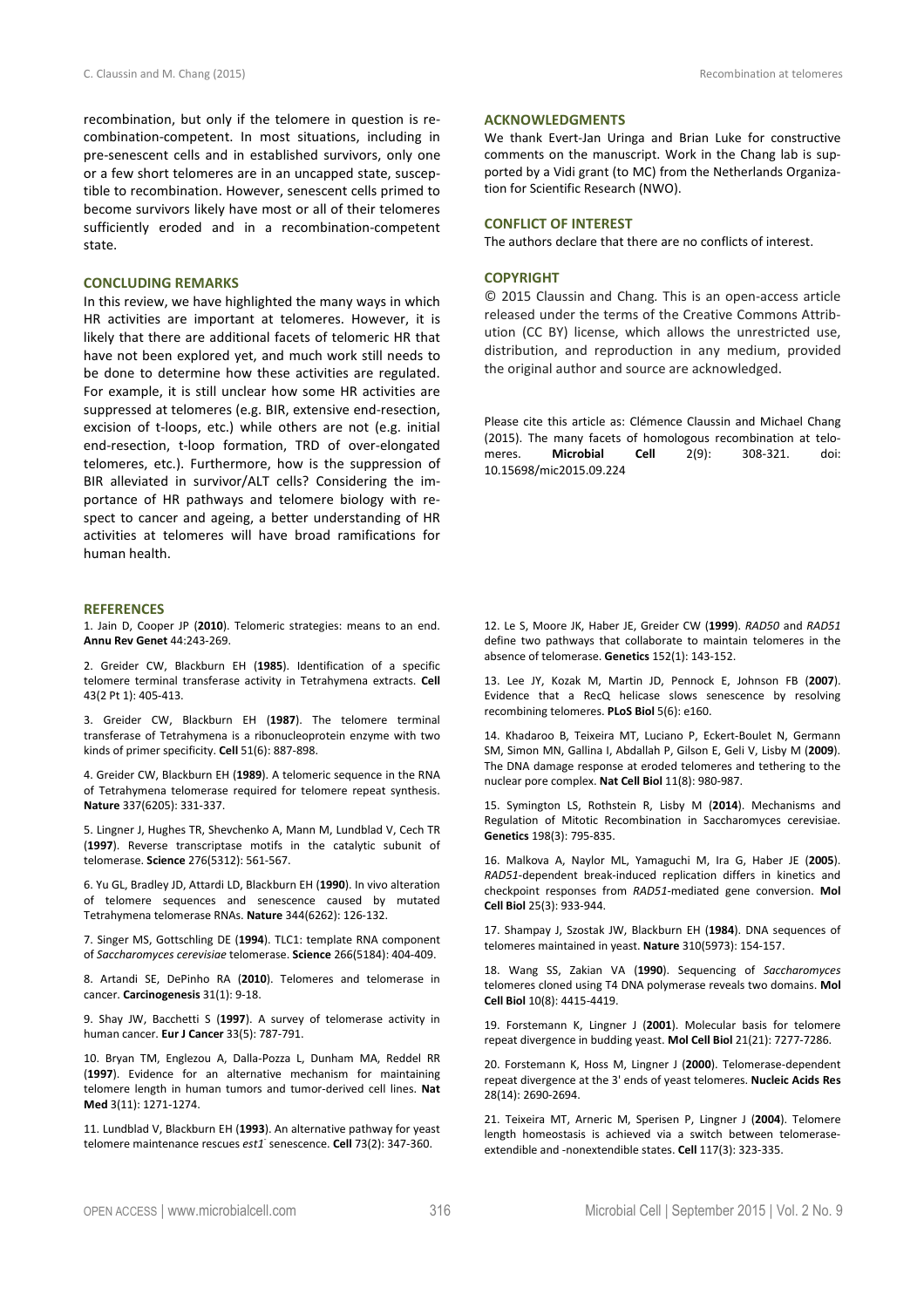22. Chang M, Dittmar JC, Rothstein R (**2011**). Long telomeres are preferentially extended during recombination-mediated telomere maintenance. **Nat Struct Mol Biol** 18(4): 451-456.

23. Gilson E, Roberge M, Giraldo R, Rhodes D, Gasser SM (**1993**). Distortion of the DNA double helix by RAP1 at silencers and multiple telomeric binding sites. **J Mol Biol** 231(2): 293-310.

24. Hardy CF, Sussel L, Shore D (**1992**). A RAP1-interacting protein involved in transcriptional silencing and telomere length regulation. **Genes Dev** 6(5): 801-814.

25. Wotton D, Shore D (**1997**). A novel Rap1p-interacting factor, Rif2p, cooperates with Rif1p to regulate telomere length in *Saccharomyces cerevisiae*. **Genes Dev** 11(6): 748-760.

26. Moretti P, Freeman K, Coodly L, Shore D (**1994**). Evidence that a complex of SIR proteins interacts with the silencer and telomerebinding protein RAP1. **Genes Dev** 8(19): 2257-2269.

27. Lin JJ, Zakian VA (**1996**). The Saccharomyces *CDC13* protein is a single-strand  $TG_{1-3}$  telomeric DNA-binding protein in vitro that affects telomere behavior *in vivo*. **Proc Natl Acad Sci U S A** 93(24): 13760- 13765.

28. Nugent CI, Hughes TR, Lue NF, Lundblad V (**1996**). Cdc13p: a single-strand telomeric DNA-binding protein with a dual role in yeast telomere maintenance. **Science** 274(5285): 249-252.

29. Grandin N, Reed SI, Charbonneau M (**1997**). Stn1, a new Saccharomyces cerevisiae protein, is implicated in telomere size regulation in association with Cdc13. **Genes Dev** 11(4): 512-527.

30. Grandin N, Damon C, Charbonneau M (**2001**). Cdc13 prevents telomere uncapping and Rad50-dependent homologous recombination. **EMBO J** 20(21): 6127-6139.

31. Gao H, Cervantes RB, Mandell EK, Otero JH, Lundblad V (**2007**). RPA-like proteins mediate yeast telomere function. **Nat Struct Mol Biol** 14(3): 208-214.

32. DuBois ML, Haimberger ZW, McIntosh MW, Gottschling DE (**2002**). A quantitative assay for telomere protection in *Saccharomyces cerevisiae*. **Genetics** 161(3): 995-1013.

33. Garvik B, Carson M, Hartwell L (**1995**). Single-stranded DNA arising at telomeres in *cdc13* mutants may constitute a specific signal for the *RAD9* checkpoint. **Mol Cell Biol** 15(11): 6128-6138.

34. Polotnianka RM, Li J, Lustig AJ (**1998**). The yeast Ku heterodimer is essential for protection of the telomere against nucleolytic and recombinational activities. **Curr Biol** 8(14): 831-834.

35. Gravel S, Larrivee M, Labrecque P, Wellinger RJ (**1998**). Yeast Ku as a regulator of chromosomal DNA end structure. **Science** 280(5364): 741-744.

36. Mimitou EP, Symington LS (**2010**). Ku prevents Exo1 and Sgs1 dependent resection of DNA ends in the absence of a functional MRX complex or Sae2. **EMBO J** 29(19): 3358-3369.

37. Bonetti D, Clerici M, Anbalagan S, Martina M, Lucchini G, Longhese MP (**2010**). Shelterin-like proteins and Yku inhibit nucleolytic processing of Saccharomyces cerevisiae telomeres. **PLoS Genet** 6(5): e1000966.

38. Nugent CI, Bosco G, Ross LO, Evans SK, Salinger AP, Moore JK, Haber JE, Lundblad V (**1998**). Telomere maintenance is dependent on activities required for end repair of double-strand breaks. **Curr Biol** 8(11): 657-660.

39. Vodenicharov MD, Laterreur N, Wellinger RJ (**2010**). Telomere capping in non-dividing yeast cells requires Yku and Rap1. **EMBO J** 29(17): 3007-3019.

40. Lingner J, Cech TR (**1996**). Purification of telomerase from *Euplotes aediculatus*: requirement of a primer 3' overhang. **Proc Natl Acad Sci U S A** 93(20): 10712-10717.

41. Mimitou EP, Symington LS (**2008**). Sae2, Exo1 and Sgs1 collaborate in DNA double-strand break processing. **Nature** 455(7214): 770-774.

42. Zhu Z, Chung WH, Shim EY, Lee SE, Ira G (**2008**). Sgs1 helicase and two nucleases Dna2 and Exo1 resect DNA double-strand break ends. **Cell** 134(6): 981-994.

43. Iyer S, Chadha AD, McEachern MJ (**2005**). A mutation in the *STN1* gene triggers an alternative lengthening of telomere-like runaway recombinational telomere elongation and rapid deletion in yeast. **Mol Cell Biol** 25(18): 8064-8073.

44. Bechard LH, Butuner BD, Peterson GJ, McRae W, Topcu Z, McEachern MJ (**2009**). Mutant telomeric repeats in yeast can disrupt the negative regulation of recombination-mediated telomere maintenance and create an alternative lengthening of telomeres-like phenotype. **Mol Cell Biol** 29(3): 626-639.

45. Marvin ME, Griffin CD, Eyre DE, Barton DB, Louis EJ (**2009**). In Saccharomyces cerevisiae, yKu and subtelomeric core X sequences repress homologous recombination near telomeres as part of the same pathway. **Genetics** 183(2): 441-451, 441SI-412SI.

46. Baumann P, Cech TR (**2000**). Protection of telomeres by the Ku protein in fission yeast. **Mol Biol Cell** 11(10): 3265-3275.

47. Rog O, Miller KM, Ferreira MG, Cooper JP (**2009**). Sumoylation of RecQ helicase controls the fate of dysfunctional telomeres. **Mol Cell** 33(5): 559-569.

48. Arat NO, Griffith JD (**2012**). Human Rap1 interacts directly with telomeric DNA and regulates TRF2 localization at the telomere. **J Biol Chem** 287(50): 41583-41594.

49. Celli GB, Denchi EL, de Lange T (**2006**). Ku70 stimulates fusion of dysfunctional telomeres yet protects chromosome ends from homologous recombination. **Nat Cell Biol** 8(8): 885-890.

50. Palm W, Hockemeyer D, Kibe T, de Lange T (**2009**). Functional dissection of human and mouse POT1 proteins. **Mol Cell Biol** 29(2): 471-482.

51. Sfeir A, Kabir S, van Overbeek M, Celli GB, de Lange T (**2010**). Loss of Rap1 induces telomere recombination in the absence of NHEJ or a DNA damage signal. **Science** 327(5973): 1657-1661.

52. Griffith JD, Comeau L, Rosenfield S, Stansel RM, Bianchi A, Moss H, de Lange T (**1999**). Mammalian telomeres end in a large duplex loop. **Cell** 97(4): 503-514.

53. Doksani Y, Wu JY, de Lange T, Zhuang X (**2013**). Super-resolution fluorescence imaging of telomeres reveals TRF2-dependent T-loop formation. **Cell** 155(2): 345-356.

54. Verdun RE, Karlseder J (**2006**). The DNA damage machinery and homologous recombination pathway act consecutively to protect human telomeres. **Cell** 127(4): 709-720.

55. Bower BD, Griffith JD (**2014**). TRF1 and TRF2 differentially modulate Rad51-mediated telomeric and nontelomeric displacement loop formation in vitro. **Biochemistry** 53(34): 5485-5495.

56. Sarek G, Vannier JB, Panier S, Petrini JH, Boulton SJ (**2015**). TRF2 recruits RTEL1 to telomeres in S phase to promote t-loop unwinding. **Mol Cell** 57(4): 622-635.

57. de Lange T (**2009**). How telomeres solve the end-protection problem. **Science** 326(5955): 948-952.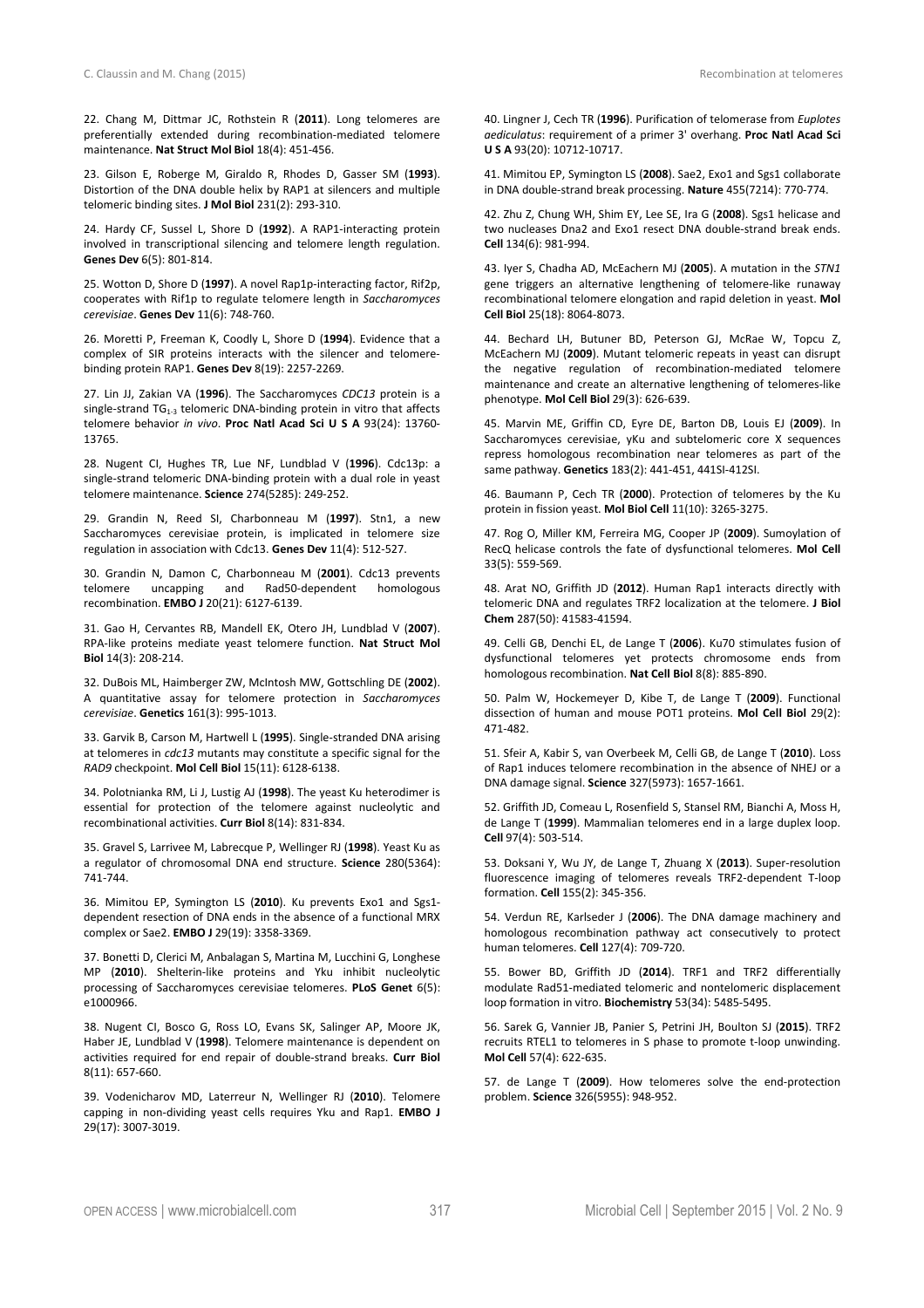58. Karlseder J, Hoke K, Mirzoeva OK, Bakkenist C, Kastan MB, Petrini JH, de Lange T (**2004**). The telomeric protein TRF2 binds the ATM kinase and can inhibit the ATM-dependent DNA damage response. **PLoS Biol** 2(8): E240.

59. Wang RC, Smogorzewska A, de Lange T (**2004**). Homologous recombination generates T-loop-sized deletions at human telomeres. **Cell** 119(3): 355-368.

60. Liu Y, Masson JY, Shah R, O'Regan P, West SC (**2004**). RAD51C is required for Holliday junction processing in mammalian cells. **Science** 303(5655): 243-246.

61. Saint-Leger A, Koelblen M, Civitelli L, Bah A, Djerbi N, Giraud-Panis MJ, Londono-Vallejo A, Ascenzioni F, Gilson E (**2014**). The basic Nterminal domain of TRF2 limits recombination endonuclease action at human telomeres. **Cell Cycle** 13(15): 2469-2474.

62. Cesare AJ, Groff-Vindman C, Compton SA, McEachern MJ, Griffith JD (**2008**). Telomere loops and homologous recombination-dependent telomeric circles in a Kluyveromyces lactis telomere mutant strain. **Mol Cell Biol** 28(1): 20-29.

63. Lin CY, Chang HH, Wu KJ, Tseng SF, Lin CC, Lin CP, Teng SC (**2005**). Extrachromosomal telomeric circles contribute to Rad52-, Rad50-, and polymerase delta-mediated telomere-telomere recombination in *Saccharomyces cerevisiae*. **Eukaryot Cell** 4(2): 327-336.

64. Larrivee M, Wellinger RJ (**2006**). Telomerase- and cappingindependent yeast survivors with alternate telomere states. **Nat Cell Biol** 8(7): 741-747.

65. Lustig AJ (**2003**). Clues to catastrophic telomere loss in mammals from yeast telomere rapid deletion. **Nat Rev Genet** 4(11): 916-923.

66. Pickett HA, Cesare AJ, Johnston RL, Neumann AA, Reddel RR (**2009**). Control of telomere length by a trimming mechanism that involves generation of t-circles. **EMBO J** 28(7): 799-809.

67. Li B, Lustig AJ (**1996**). A novel mechanism for telomere size control in *Saccharomyces cerevisiae*. **Genes Dev** 10(11): 1310-1326.

68. Bucholc M, Park Y, Lustig AJ (**2001**). Intrachromatid excision of telomeric DNA as a mechanism for telomere size control in *Saccharomyces cerevisiae*. **Mol Cell Biol** 21(19): 6559-6573.

69. Bechard LH, Jamieson N, McEachern MJ (**2011**). Recombination can cause telomere elongations as well as truncations deep within telomeres in wild-type Kluyveromyces lactis cells. **Eukaryot Cell** 10(2): 226-236.

70. Watson JM, Shippen DE (**2007**). Telomere rapid deletion regulates telomere length in Arabidopsis thaliana. **Mol Cell Biol** 27(5): 1706- 1715.

71. Pickett HA, Henson JD, Au AY, Neumann AA, Reddel RR (**2011**). Normal mammalian cells negatively regulate telomere length by telomere trimming. **Hum Mol Genet** 20(23): 4684-4692.

72. Yeeles JT, Poli J, Marians KJ, Pasero P (**2013**). Rescuing stalled or damaged replication forks. **Cold Spring Harb Perspect Biol** 5(5): a012815.

73. Ivessa AS, Zhou JQ, Schulz VP, Monson EK, Zakian VA (**2002**). Saccharomyces Rrm3p, a 5' to 3' DNA helicase that promotes replication fork progression through telomeric and subtelomeric DNA. **Genes Dev** 16(11): 1383-1396.

74. Miller KM, Rog O, Cooper JP (**2006**). Semi-conservative DNA replication through telomeres requires Taz1. **Nature** 440(7085): 824- 828.

75. Sfeir A, Kosiyatrakul ST, Hockemeyer D, MacRae SL, Karlseder J, Schildkraut CL, de Lange T (**2009**). Mammalian telomeres resemble fragile sites and require TRF1 for efficient replication. **Cell** 138(1): 90- 103.

76. Badie S, Escandell JM, Bouwman P, Carlos AR, Thanasoula M, Gallardo MM, Suram A, Jaco I, Benitez J, Herbig U, Blasco MA, Jonkers J, Tarsounas M (**2010**). BRCA2 acts as a RAD51 loader to facilitate telomere replication and capping. **Nat Struct Mol Biol** 17(12): 1461- 1469.

77. Tarsounas M, Munoz P, Claas A, Smiraldo PG, Pittman DL, Blasco MA, West SC (**2004**). Telomere maintenance requires the RAD51D recombination/repair protein. **Cell** 117(3): 337-347.

78. Jaco I, Munoz P, Goytisolo F, Wesoly J, Bailey S, Taccioli G, Blasco MA (**2003**). Role of mammalian Rad54 in telomere length maintenance. **Mol Cell Biol** 23(16): 5572-5580.

79. Gaillard H, Herrera-Moyano E, Aguilera A (**2013**). Transcriptionassociated genome instability. **Chem Rev** 113(11): 8638-8661.

80. Balk B, Dees M, Bender K, Luke B (**2014**). The differential processing of telomeres in response to increased telomeric transcription and RNA-DNA hybrid accumulation. **RNA Biol** 11(2): 95- 100.

81. Balk B, Maicher A, Dees M, Klermund J, Luke-Glaser S, Bender K, Luke B (**2013**). Telomeric RNA-DNA hybrids affect telomere-length dynamics and senescence. **Nat Struct Mol Biol** 20(10): 1199-1205.

82. Pfeiffer V, Crittin J, Grolimund L, Lingner J (**2013**). The THO complex component Thp2 counteracts telomeric R-loops and telomere shortening. **EMBO J** 32(21): 2861-2871.

83. Yu TY, Kao YW, Lin JJ (**2014**). Telomeric transcripts stimulate telomere recombination to suppress senescence in cells lacking telomerase. **Proc Natl Acad Sci U S A** 111(9): 3377-3382.

84. Teng SC, Zakian VA (**1999**). Telomere-telomere recombination is an efficient bypass pathway for telomere maintenance in *Saccharomyces cerevisiae*. **Mol Cell Biol** 19(12): 8083-8093.

85. Lydeard JR, Jain S, Yamaguchi M, Haber JE (**2007**). Break-induced replication and telomerase-independent telomere maintenance require Pol32. **Nature** 448(7155): 820-823.

86. Dewar JM, Lydall D (**2010**). Pif1- and Exo1-dependent nucleases coordinate checkpoint activation following telomere uncapping. **EMBO J** 29(23): 4020-4034.

87. Hu Y, Tang HB, Liu NN, Tong XJ, Dang W, Duan YM, Fu XH, Zhang Y, Peng J, Meng FL, Zhou JQ (**2013**). Telomerase-null survivor screening identifies novel telomere recombination regulators. **PLoS Genet** 9(1): e1003208.

88. Wilson MA, Kwon Y, Xu Y, Chung WH, Chi P, Niu H, Mayle R, Chen X, Malkova A, Sung P, Ira G (**2013**). Pif1 helicase and Poldelta promote recombination-coupled DNA synthesis via bubble migration. **Nature** 502(7471): 393-396.

89. Davis AP, Symington LS (**2004**). *RAD51*-dependent break-induced replication in yeast. **Mol Cell Biol** 24(6): 2344-2351.

90. Signon L, Malkova A, Naylor ML, Klein H, Haber JE (**2001**). Genetic requirements for RAD51- and RAD54-independent break-induced replication repair of a chromosomal double-strand break. **Mol Cell Biol** 21(6): 2048-2056.

91. Chen Q, Ijpma A, Greider CW (**2001**). Two survivor pathways that allow growth in the absence of telomerase are generated by distinct telomere recombination events. **Mol Cell Biol** 21(5): 1819-1827.

92. Huang P, Pryde FE, Lester D, Maddison RL, Borts RH, Hickson ID, Louis EJ (**2001**). *SGS1* is required for telomere elongation in the absence of telomerase. **Curr Biol** 11(2): 125-129.

93. Johnson FB, Marciniak RA, McVey M, Stewart SA, Hahn WC, Guarente L (**2001**). The Saccharomyces cerevisiae WRN homolog Sgs1p participates in telomere maintenance in cells lacking telomerase. **EMBO J** 20(4): 905-913.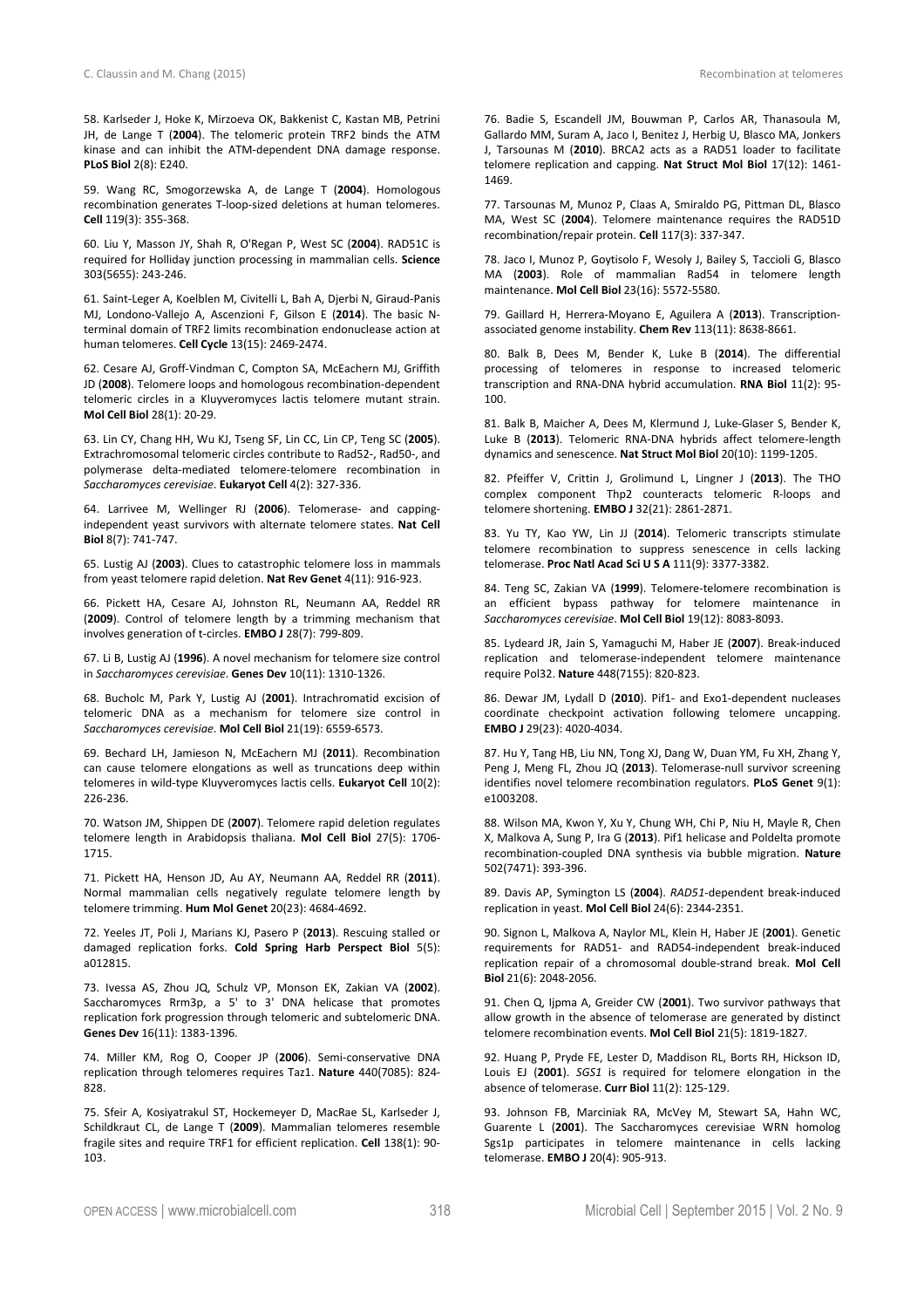94. Maringele L, Lydall D (**2004**). *EXO1* plays a role in generating type I and type II survivors in budding yeast. **Genetics** 166(4): 1641-1649.

95. Bertuch AA, Lundblad V (**2004**). *EXO1* contributes to telomere maintenance in both telomerase-proficient and telomerase-deficient *Saccharomyces cerevisiae*. **Genetics** 166(4): 1651-1659.

96. Bernstein KA, Shor E, Sunjevaric I, Fumasoni M, Burgess RC, Foiani M, Branzei D, Rothstein R (**2009**). Sgs1 function in the repair of DNA replication intermediates is separable from its role in homologous recombinational repair. **EMBO J** 28(7): 915-925.

97. Bernstein KA, Mimitou EP, Mihalevic MJ, Chen H, Sunjaveric I, Symington LS, Rothstein R (**2013**). Resection activity of the Sgs1 helicase alters the affinity of DNA ends for homologous recombination proteins in Saccharomyces cerevisiae. **Genetics** 195(4): 1241-1251.

98. Hardy J, Churikov D, Geli V, Simon MN (**2014**). Sgs1 and Sae2 promote telomere replication by limiting accumulation of ssDNA. **Nat Commun** 5:5004.

99. Lydeard JR, Lipkin-Moore Z, Jain S, Eapen VV, Haber JE (**2010**). Sgs1 and exo1 redundantly inhibit break-induced replication and de novo telomere addition at broken chromosome ends. **PLoS Genet** 6(5): e1000973.

100. Marrero VA, Symington LS (**2010**). Extensive DNA end processing by exo1 and sgs1 inhibits break-induced replication. **PLoS Genet** 6(7): e1001007.

101. Costelloe T, Louge R, Tomimatsu N, Mukherjee B, Martini E, Khadaroo B, Dubois K, Wiegant WW, Thierry A, Burma S, van Attikum H, Llorente B (**2012**). The yeast Fun30 and human SMARCAD1 chromatin remodellers promote DNA end resection. **Nature** 489(7417): 581-584.

102. Tsai YL, Tseng SF, Chang SH, Lin CC, Teng SC (**2002**). Involvement of replicative polymerases, Tel1p, Mec1p, Cdc13p, and the Ku complex in telomere-telomere recombination. **Mol Cell Biol** 22(16): 5679-5687.

103. Grandin N, Charbonneau M (**2003**). Mitotic cyclins regulate telomeric recombination in telomerase-deficient yeast cells. **Mol Cell Biol** 23(24): 9162-9177.

104. Chen YB, Yang CP, Li RX, Zeng R, Zhou JQ (**2005**). Def1p is involved in telomere maintenance in budding yeast. **J Biol Chem** 280(26): 24784-24791.

105. Pike BL, Heierhorst J (**2007**). Mdt1 facilitates efficient repair of blocked DNA double-strand breaks and recombinational maintenance of telomeres. **Mol Cell Biol** 27(18): 6532-6545.

106. Meng FL, Chen XF, Hu Y, Tang HB, Dang W, Zhou JQ (**2010**). Sua5p is required for telomere recombination in Saccharomyces cerevisiae. **Cell Res** 20(4): 495-498.

107. Teng SC, Chang J, McCowan B, Zakian VA (**2000**). Telomeraseindependent lengthening of yeast telomeres occurs by an abrupt Rad50p-dependent, Rif-inhibited recombinational process. **Mol Cell** 6(4): 947-952.

108. Straatman KR, Louis EJ (**2007**). Localization of telomeres and telomere-associated proteins in telomerase-negative Saccharomyces cerevisiae. **Chromosome Res** 15(8): 1033-1050.

109. Louis EJ, Naumova ES, Lee A, Naumov G, Haber JE (**1994**). The chromosome end in yeast: its mosaic nature and influence on recombinational dynamics. **Genetics** 136(3): 789-802.

110. Churikov D, Charifi F, Simon MN, Geli V (**2014**). Rad59-facilitated acquisition of y' elements by short telomeres delays the onset of senescence. **PLoS Genet** 10(11): e1004736.

111. Yamada M, Hayatsu N, Matsuura A, Ishikawa F (**1998**). Y'-Help1, a DNA helicase encoded by the yeast subtelomeric Y' element, is induced in survivors defective for telomerase. **J Biol Chem** 273(50): 33360-33366.

112. McEachern MJ, Haber JE (**2006**). Break-induced replication and recombinational telomere elongation in yeast. **Annu Rev Biochem** 75:111-135.

113. McEachern MJ, Blackburn EH (**1996**). Cap-prevented recombination between terminal telomeric repeat arrays (telomere CPR) maintains telomeres in *Kluyveromyces lactis* lacking telomerase. **Genes Dev** 10(14): 1822-1834.

114. Natarajan S, McEachern MJ (**2002**). Recombinational telomere elongation promoted by DNA circles. **Mol Cell Biol** 22(13): 4512-4521.

115. Groff-Vindman C, Cesare AJ, Natarajan S, Griffith JD, McEachern MJ (**2005**). Recombination at long mutant telomeres produces tiny single- and double-stranded telomeric circles. **Mol Cell Biol** 25(11): 4406-4412.

116. Cesare AJ, Griffith JD (**2004**). Telomeric DNA in ALT cells is characterized by free telomeric circles and heterogeneous t-loops. **Mol Cell Biol** 24(22): 9948-9957.

117. Dehe PM, Cooper JP (**2010**). Fission yeast telomeres forecast the end of the crisis. **FEBS Lett** 584(17): 3725-3733.

118. Nakamura TM, Cooper JP, Cech TR (**1998**). Two modes of survival of fission yeast without telomerase. **Science** 282(5388): 493-496.

119. Subramanian L, Moser BA, Nakamura TM (**2008**). Recombinationbased telomere maintenance is dependent on Tel1-MRN and Rap1 and inhibited by telomerase, Taz1, and Ku in fission yeast. **Mol Cell Biol** 28(5): 1443-1455.

120. Grandin N, Charbonneau M (**2009**). Telomerase- and Rad52 independent immortalization of budding yeast by an inherited-longtelomere pathway of telomeric repeat amplification. **Mol Cell Biol** 29(4): 965-985.

121. Lebel C, Rosonina E, Sealey DC, Pryde F, Lydall D, Maringele L, Harrington LA (**2009**). Telomere maintenance and survival in saccharomyces cerevisiae in the absence of telomerase and RAD52. **Genetics** 182(3): 671-684.

122. Ozenberger BA, Roeder GS (**1991**). A unique pathway of doublestrand break repair operates in tandemly repeated genes. **Mol Cell Biol** 11(3): 1222-1231.

123. Maringele L, Lydall D (**2004**). Telomerase- and recombinationindependent immortalization of budding yeast. **Genes Dev** 18(21): 2663-2675.

124. Lee JY, Mogen JL, Chavez A, Johnson FB (**2008**). Sgs1 RecQ helicase inhibits survival of Saccharomyces cerevisiae cells lacking telomerase and homologous recombination. **J Biol Chem** 283(44): 29847-29858.

125. Fasching CL, Bower K, Reddel RR (**2005**). Telomeraseindependent telomere length maintenance in the absence of alternative lengthening of telomeres-associated promyelocytic leukemia bodies. **Cancer Res** 65(7): 2722-2729.

126. Marciniak RA, Cavazos D, Montellano R, Chen Q, Guarente L, Johnson FB (**2005**). A novel telomere structure in a human alternative lengthening of telomeres cell line. **Cancer Res** 65(7): 2730-2737.

127. Bryan TM, Englezou A, Gupta J, Bacchetti S, Reddel RR (**1995**). Telomere elongation in immortal human cells without detectable telomerase activity. **EMBO J** 14(17): 4240-4248.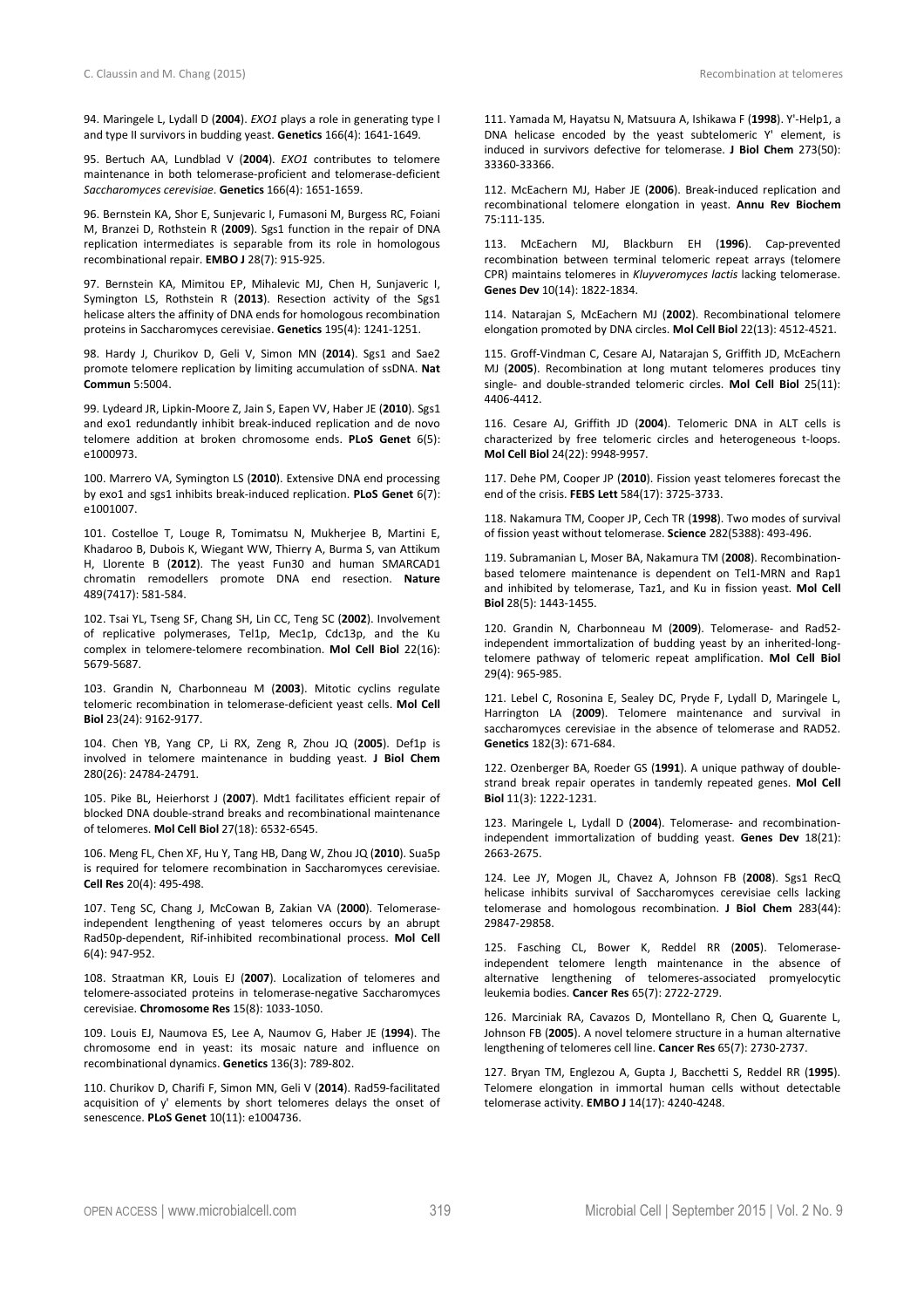128. Henson JD, Cao Y, Huschtscha LI, Chang AC, Au AY, Pickett HA, Reddel RR (**2009**). DNA C-circles are specific and quantifiable markers of alternative-lengthening-of-telomeres activity. **Nat Biotechnol** 27(12): 1181-1185.

129. Jiang WQ, Zhong ZH, Henson JD, Neumann AA, Chang AC, Reddel RR (**2005**). Suppression of alternative lengthening of telomeres by Sp100-mediated sequestration of the MRE11/RAD50/NBS1 complex. **Mol Cell Biol** 25(7): 2708-2721.

130. Zhong ZH, Jiang WQ, Cesare AJ, Neumann AA, Wadhwa R, Reddel RR (**2007**). Disruption of telomere maintenance by depletion of the MRE11/RAD50/NBS1 complex in cells that use alternative lengthening of telomeres. **J Biol Chem** 282(40): 29314-29322.

131. Bhattacharyya S, Keirsey J, Russell B, Kavecansky J, Lillard-Wetherell K, Tahmaseb K, Turchi JJ, Groden J (**2009**). Telomeraseassociated protein 1, HSP90, and topoisomerase IIalpha associate directly with the BLM helicase in immortalized cells using ALT and modulate its helicase activity using telomeric DNA substrates. **J Biol Chem** 284(22): 14966-14977.

132. Gocha AR, Acharya S, Groden J (**2014**). WRN loss induces switching of telomerase-independent mechanisms of telomere elongation. **PLoS One** 9(4): e93991.

133. Yeager TR, Neumann AA, Englezou A, Huschtscha LI, Noble JR, Reddel RR (**1999**). Telomerase-negative immortalized human cells contain a novel type of promyelocytic leukemia (PML) body. **Cancer Res** 59(17): 4175-4179.

134. Nabetani A, Ishikawa F (**2011**). Alternative lengthening of telomeres pathway: recombination-mediated telomere maintenance mechanism in human cells. **J Biochem** 149(1): 5-14.

135. Chung I, Osterwald S, Deeg KI, Rippe K (**2012**). PML body meets telomere: the beginning of an ALTernate ending? **Nucleus** 3(3): 263- 275.

136. Bechter OE, Zou Y, Walker W, Wright WE, Shay JW (**2004**). Telomeric recombination in mismatch repair deficient human colon cancer cells after telomerase inhibition. **Cancer Res** 64(10): 3444- 3451.

137. Londono-Vallejo JA, Der-Sarkissian H, Cazes L, Bacchetti S, Reddel RR (**2004**). Alternative lengthening of telomeres is characterized by high rates of telomeric exchange. **Cancer Res** 64(7): 2324-2327.

138. Lovejoy CA, Li W, Reisenweber S, Thongthip S, Bruno J, de Lange T, De S, Petrini JH, Sung PA, Jasin M, Rosenbluh J, Zwang Y, Weir BA, Hatton C, Ivanova E, Macconaill L, Hanna M, Hahn WC, Lue NF, Reddel RR, Jiao Y, Kinzler K, Vogelstein B, Papadopoulos N, Meeker AK, Consortium ALTSC (**2012**). Loss of ATRX, genome instability, and an altered DNA damage response are hallmarks of the alternative lengthening of telomeres pathway. **PLoS Genet** 8(7): e1002772.

139. Flynn RL, Cox KE, Jeitany M, Wakimoto H, Bryll AR, Ganem NJ, Bersani F, Pineda JR, Suva ML, Benes CH, Haber DA, Boussin FD, Zou L (**2015**). Alternative lengthening of telomeres renders cancer cells hypersensitive to ATR inhibitors. **Science** 347(6219): 273-277.

140. Flynn RL, Centore RC, O'Sullivan RJ, Rai R, Tse A, Songyang Z, Chang S, Karlseder J, Zou L (**2011**). TERRA and hnRNPA1 orchestrate an RPA-to-POT1 switch on telomeric single-stranded DNA. **Nature** 471(7339): 532-536.

141. Ng LJ, Cropley JE, Pickett HA, Reddel RR, Suter CM (**2009**). Telomerase activity is associated with an increase in DNA methylation at the proximal subtelomere and a reduction in telomeric transcription. **Nucleic Acids Res** 37(4): 1152-1159.

142. O'Sullivan RJ, Arnoult N, Lackner DH, Oganesian L, Haggblom C, Corpet A, Almouzni G, Karlseder J (**2014**). Rapid induction of alternative lengthening of telomeres by depletion of the histone chaperone ASF1. **Nat Struct Mol Biol** 21(2): 167-174.

143. Drane P, Ouararhni K, Depaux A, Shuaib M, Hamiche A (**2010**). The death-associated protein DAXX is a novel histone chaperone involved in the replication-independent deposition of H3.3. **Genes Dev** 24(12): 1253-1265.

144. Goldberg AD, Banaszynski LA, Noh KM, Lewis PW, Elsaesser SJ, Stadler S, Dewell S, Law M, Guo X, Li X, Wen D, Chapgier A, DeKelver RC, Miller JC, Lee YL, Boydston EA, Holmes MC, Gregory PD, Greally JM, Rafii S, Yang C, Scambler PJ, Garrick D, Gibbons RJ, Higgs DR, Cristea IM, Urnov FD, Zheng D, Allis CD (**2010**). Distinct factors control histone variant H3.3 localization at specific genomic regions. **Cell** 140(5): 678-691.

145. Law MJ, Lower KM, Voon HP, Hughes JR, Garrick D, Viprakasit V, Mitson M, De Gobbi M, Marra M, Morris A, Abbott A, Wilder SP, Taylor S, Santos GM, Cross J, Ayyub H, Jones S, Ragoussis J, Rhodes D, Dunham I, Higgs DR, Gibbons RJ (**2010**). ATR-X syndrome protein targets tandem repeats and influences allele-specific expression in a size-dependent manner. **Cell** 143(3): 367-378.

146. Lewis PW, Elsaesser SJ, Noh KM, Stadler SC, Allis CD (**2010**). Daxx is an H3.3-specific histone chaperone and cooperates with ATRX in replication-independent chromatin assembly at telomeres. **Proc Natl Acad Sci U S A** 107(32): 14075-14080.

147. Wong LH, McGhie JD, Sim M, Anderson MA, Ahn S, Hannan RD, George AJ, Morgan KA, Mann JR, Choo KH (**2010**). ATRX interacts with H3.3 in maintaining telomere structural integrity in pluripotent embryonic stem cells. **Genome Res** 20(3): 351-360.

148. Heaphy CM, de Wilde RF, Jiao Y, Klein AP, Edil BH, Shi C, Bettegowda C, Rodriguez FJ, Eberhart CG, Hebbar S, Offerhaus GJ, McLendon R, Rasheed BA, He Y, Yan H, Bigner DD, Oba-Shinjo SM, Marie SK, Riggins GJ, Kinzler KW, Vogelstein B, Hruban RH, Maitra A, Papadopoulos N, Meeker AK (**2011**). Altered telomeres in tumors with ATRX and DAXX mutations. **Science** 333(6041): 425.

149. Schwartzentruber J, Korshunov A, Liu XY, Jones DT, Pfaff E, Jacob K, Sturm D, Fontebasso AM, Quang DA, Tonjes M, Hovestadt V, Albrecht S, Kool M, Nantel A, Konermann C, Lindroth A, Jager N, Rausch T, Ryzhova M, Korbel JO, Hielscher T, Hauser P, Garami M, Klekner A, Bognar L, Ebinger M, Schuhmann MU, Scheurlen W, Pekrun A, Fruhwald MC, et al. (**2012**). Driver mutations in histone H3.3 and chromatin remodelling genes in paediatric glioblastoma. **Nature** 482(7384): 226-231.

150. Bower K, Napier CE, Cole SL, Dagg RA, Lau LM, Duncan EL, Moy EL, Reddel RR (**2012**). Loss of wild-type ATRX expression in somatic cell hybrids segregates with activation of Alternative Lengthening of Telomeres. **PLoS One** 7(11): e50062.

151. Le S, Davis C, Konopka JB, Sternglanz R (**1997**). Two new S-phasespecific genes from *Saccharomyces cerevisiae*. **Yeast** 13(11): 1029- 1042.

152. Tyler JK, Adams CR, Chen SR, Kobayashi R, Kamakaka RT, Kadonaga JT (**1999**). The RCAF complex mediates chromatin assembly during DNA replication and repair. **Nature** 402(6761): 555-560.

153. Tagami H, Ray-Gallet D, Almouzni G, Nakatani Y (**2004**). Histone H3.1 and H3.3 complexes mediate nucleosome assembly pathways dependent or independent of DNA synthesis. **Cell** 116(1): 51-61.

154. Fu XH, Duan YM, Liu YT, Cai C, Meng FL, Zhou JQ (**2014**). Telomere recombination preferentially occurs at short telomeres in telomerase-null type II survivors. **PLoS One** 9(3): e90644.

155. McEachern MJ, Iyer S (**2001**). Short telomeres in yeast are highly recombinogenic. **Mol Cell** 7(4): 695-704.

156. Topcu Z, Nickles K, Davis C, McEachern MJ (**2005**). Abrupt disruption of capping and a single source for recombinationally elongated telomeres in *Kluyveromyces lactis*. **Proc Natl Acad Sci U S A** 102(9): 3348-3353.